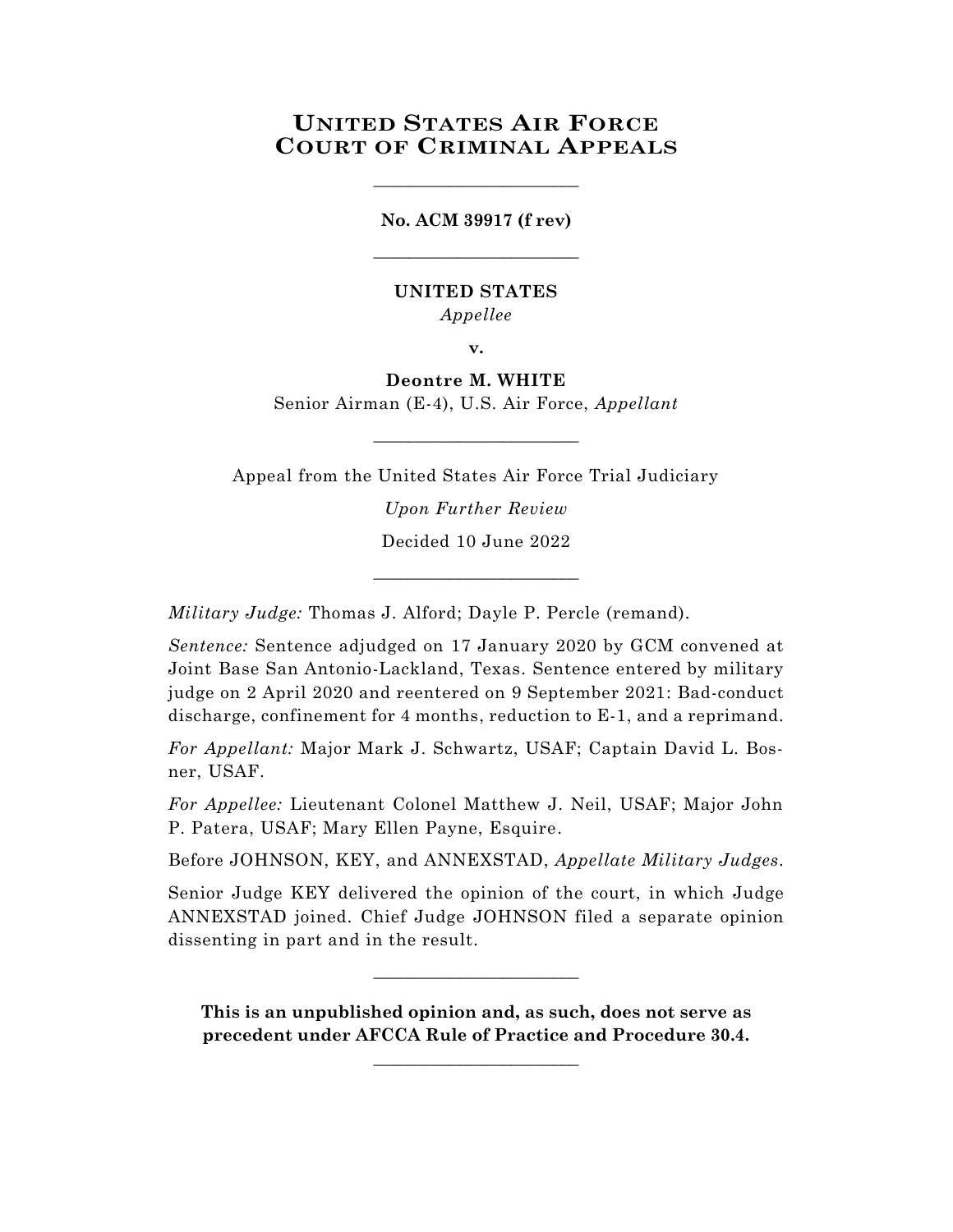#### KEY, Senior Judge:

A military judge sitting as a general court-martial convicted Appellant, contrary to his pleas, of one specification of abusive sexual contact and two specifications of communicating indecent language in violation of Articles 120 and 134, Uniform Code of Military Justice (UCMJ), 10 U.S.C. §§ 920, 934. <sup>1</sup> The specifications pertained to offenses Appellant was charged with committing in 2017 and 2018.<sup>2</sup> The military judge sentenced Appellant to a bad-conduct discharge, confinement for four months, reduction to the grade of E-1, and a reprimand.

Appellant's case is before us for a second time. Appellant raised eight issues when this case was originally presented to us, one of which asserted that the convening authority erred by not taking action on his sentence as required by Executive Order 13,825, § 6(b), 83 Fed. Reg. 9889, 9890 (8 Mar. 2018), and Article 60, UCMJ, 10 U.S.C. § 860, *Manual for Courts-Martial*, *United States*  (2016 ed.) (2016 *MCM*). We remanded his case to the Chief Trial Judge, Air Force Trial Judiciary, for corrective action. *See United States v. White*, No. ACM 39917, 2021 LEXIS 400, at \*7–8 (A.F. Ct. Crim. App. 10 Aug. 2021) (unpub. op.).<sup>3</sup> The convening authority subsequently approved Appellant's sentence, resulting in a new entry of judgment. Now that this error has been corrected, we turn to the remaining seven issues Appellant has raised: (1) whether the military judge abused his discretion in permitting the Government to introduce evidence regarding a digital image Appellant sent to the victim named in the abusive sexual contact specification; (2) whether his conviction of abusive sexual contact is factually sufficient; (3) whether his convictions of communicating indecent language are legally and factually sufficient; (4) whether his sentence is inappropriately severe; (5) whether his reprimand impermissibly referred to the three people who heard Appellant's purportedly indecent

<sup>1</sup> References to the punitive articles of the UCMJ are to the *Manual for Courts-Martial, United States* (2016 ed.). Unless otherwise specified, all other references to the UCMJ, the Military Rules of Evidence, and the Rules for Courts-Martial are to the *Manual for Courts-Martial, United States* (2019 ed.).

<sup>2</sup> The military judge acquitted Appellant of four specifications alleging sexual assault and one specification alleging abusive sexual contact under Article 120, UCMJ, 10 U.S.C. § 920. The convening authority withdrew and dismissed two additional specifications of abusive sexual contact after arraignment. None of these seven specifications involved the victim in the abusive sexual contact specification of which Appellant was convicted.

<sup>3</sup> That opinion erroneously indicated Appellant had been convicted of *aggravated* sexual contact.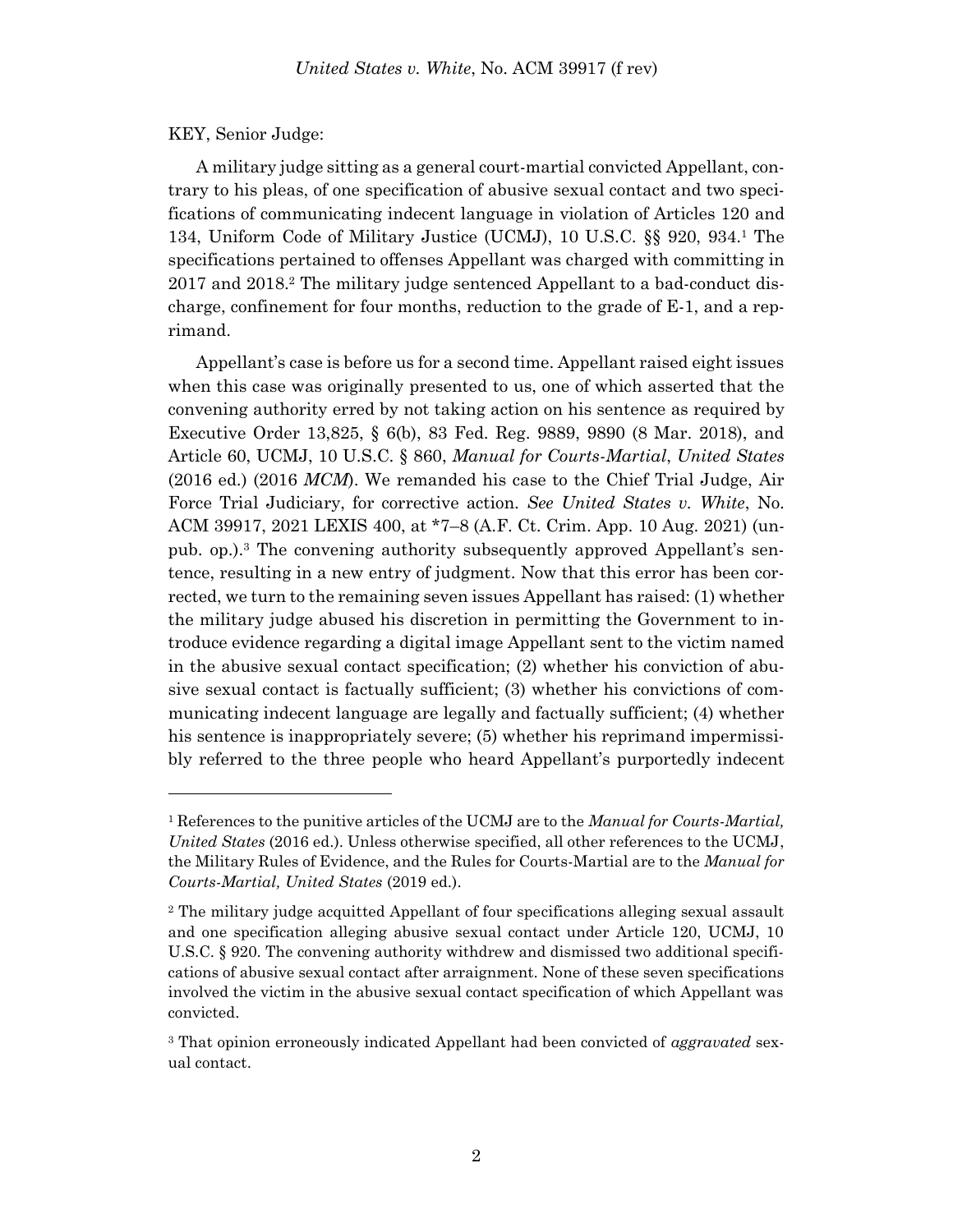language as "victims;" (6) whether the military judge erred by permitting the Government to introduce evidence of an uncharged allegation that Appellant sexually assaulted another person; and (7) whether trial counsel committed prosecutorial misconduct by prosecuting the indecent language specifications.<sup>4</sup>

We conclude Appellant's convictions for communicating indecent language are legally and factually insufficient. Accordingly, we set aside the findings of guilty to Charge II and its two Specifications. We reassess Appellant's sentence to a bad-conduct discharge, confinement for three months, and reduction to the grade of E-1. By virtue of this reassessment, issue (5) is rendered moot. Finding no other error materially prejudicial to Appellant's substantial rights, we affirm the remaining finding of guilt.

#### **I. BACKGROUND**

Appellant's convictions for abusive sexual contact and communicating indecent language arose from him touching another servicemember's leg and reading a poem to several noncommissioned officers.

# **A. Abusive Sexual Contact**

l

Appellant was a diet therapy technician assigned to the hospital on Fort Sam Houston, Texas. CD was an Army nutrition specialist who was also assigned to the hospital. CD reported for duty there in November 2017, and she met Appellant early that month when she went with him and two other servicemembers to a local nightclub one Saturday night. At Appellant's courtmartial, CD acknowledged she had danced with Appellant at the club, to include "grinding" on Appellant's body and rubbing her buttocks into his groin area. The following Monday morning, Appellant and CD ran into each other at the hospital's dining facility, and Appellant asked CD about going to the gym that evening. CD handed Appellant her phone so that he could call his own phone in order to exchange their phone numbers.

According to text messages admitted in evidence at trial, Appellant and CD exchanged brief messages over the next three weeks, generally pertaining to going to the gym and Appellant twice asking CD if she would like to watch a movie. The wording of the messages suggests Appellant and CD had other conversations outside of the text messages, but the record is unclear whether they

<sup>4</sup> Appellant personally raises issues (6) and (7) pursuant to *United States v. Grostefon*, 12 M.J. 431 (C.M.A. 1982). We have carefully considered these two issues and conclude neither warrants discussion or relief. *See United States v. Matias*, 25 M.J. 356, 361 (C.M.A. 1987).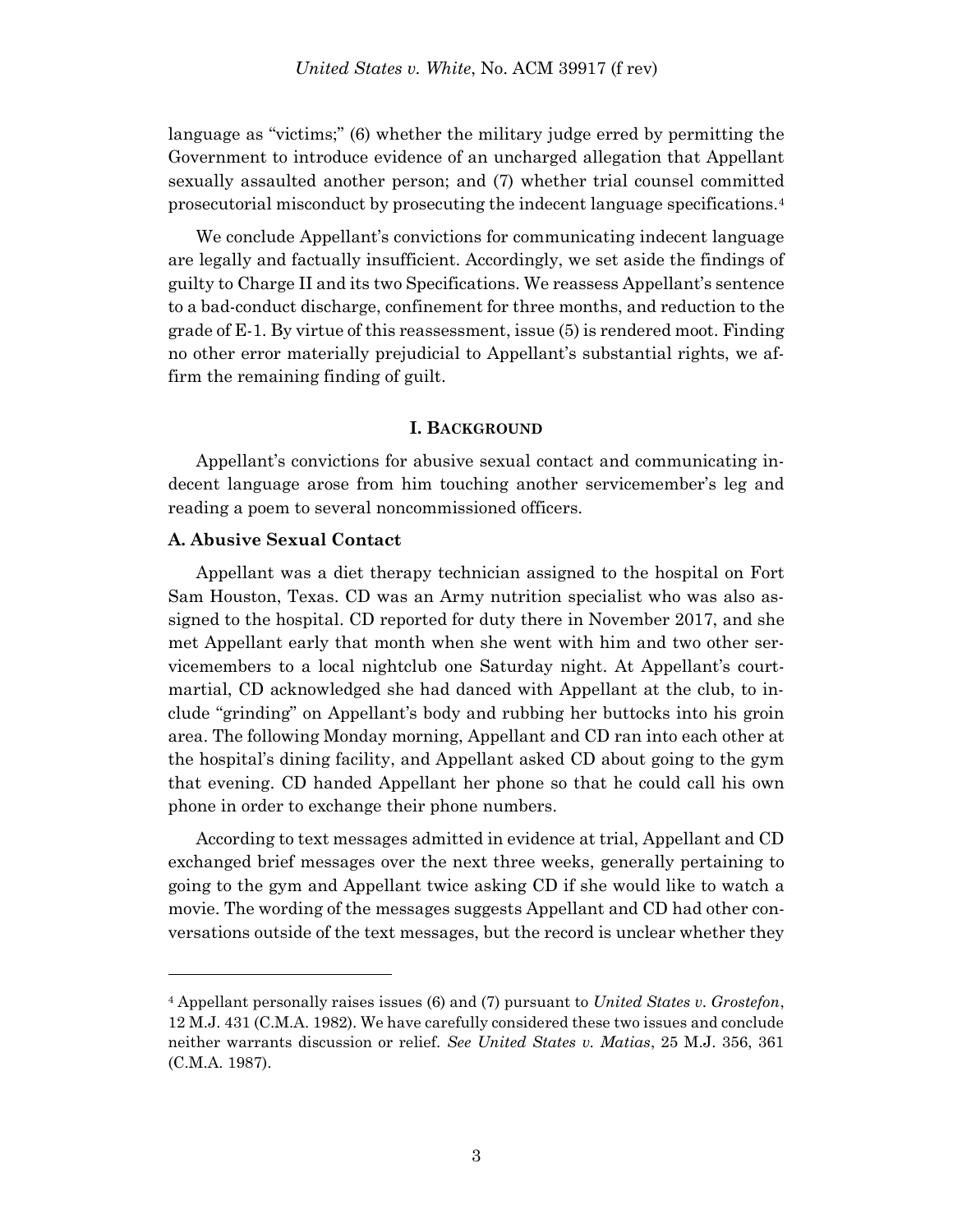were telephonic, face-to-face, via other electronic means, or some combination of the foregoing. CD said that, at a minimum, she had given Appellant her Snapchat contact information at some point. 5

CD testified that, in the morning of 5 December 2017, she told Appellant about how the light in her dormitory room bathroom was not working, and she asked if he could help her change it. She said she asked him because she knew he was the dormitory council president and she assumed he could assist with such matters. Appellant agreed to help, but that he would change the bulb the following day.

Just before 1300 hours on 5 December 2017, CD texted Appellant: "Bulb by fridge." Later that afternoon, according to CD's testimony, Appellant sent CD an animated image via Snapchat of a woman wearing panties with the words "eat me" on them. CD said she wrote back, "Is that what you're into?" She further testified Appellant responded "that's what he'll be doing tonight," and she replied, "okay." CD testified that she did not think the image was "geared towards" her and that she "had no inclination" that his response of "what he'd be doing tonight . . . was with [her] in mind." Nonetheless, she said the exchange made her "uncomfortable" because she did not think her relationship with Appellant was such that "he would have felt comfortable enough to express himself this way with [her]." A short while later, Appellant called CD to tell her he would stop by her room that evening on his way to a basketball game he was playing in rather than coming by the next day as he originally planned.

CD's dormitory bedroom was separate from her bathroom, and both opened into a common kitchenette area. Anticipating Appellant's arrival, CD placed a chair in the common area for Appellant to stand on and she extended the deadbolt on her open bedroom door so that her door would remain ajar. CD stayed in her room, but she heard Appellant trying to change the bulb. After some time passed, Appellant opened CD's bedroom door, told CD he was unable to fix the light, and placed the chair inside her bedroom. At the time, CD—who was wearing shorts and a t-shirt—was sitting on her bed with her laptop trying to connect to the Internet. She told Appellant she was having trouble doing this, and Appellant offered to connect her computer to his Internet service. CD accepted the offer and Appellant walked over and input his credentials while CD remained sitting on the bed.

Standing in front of CD, Appellant then put his hand on "the inner part of [her] knee, on the side." CD testified she "pushed him off right then" and said, "[H]ey, I don't want you touching me like that." Appellant "chuckled" and

<sup>&</sup>lt;sup>5</sup> Snapchat is a messaging platform in which messages and images are automatically deleted after they are read or otherwise expire.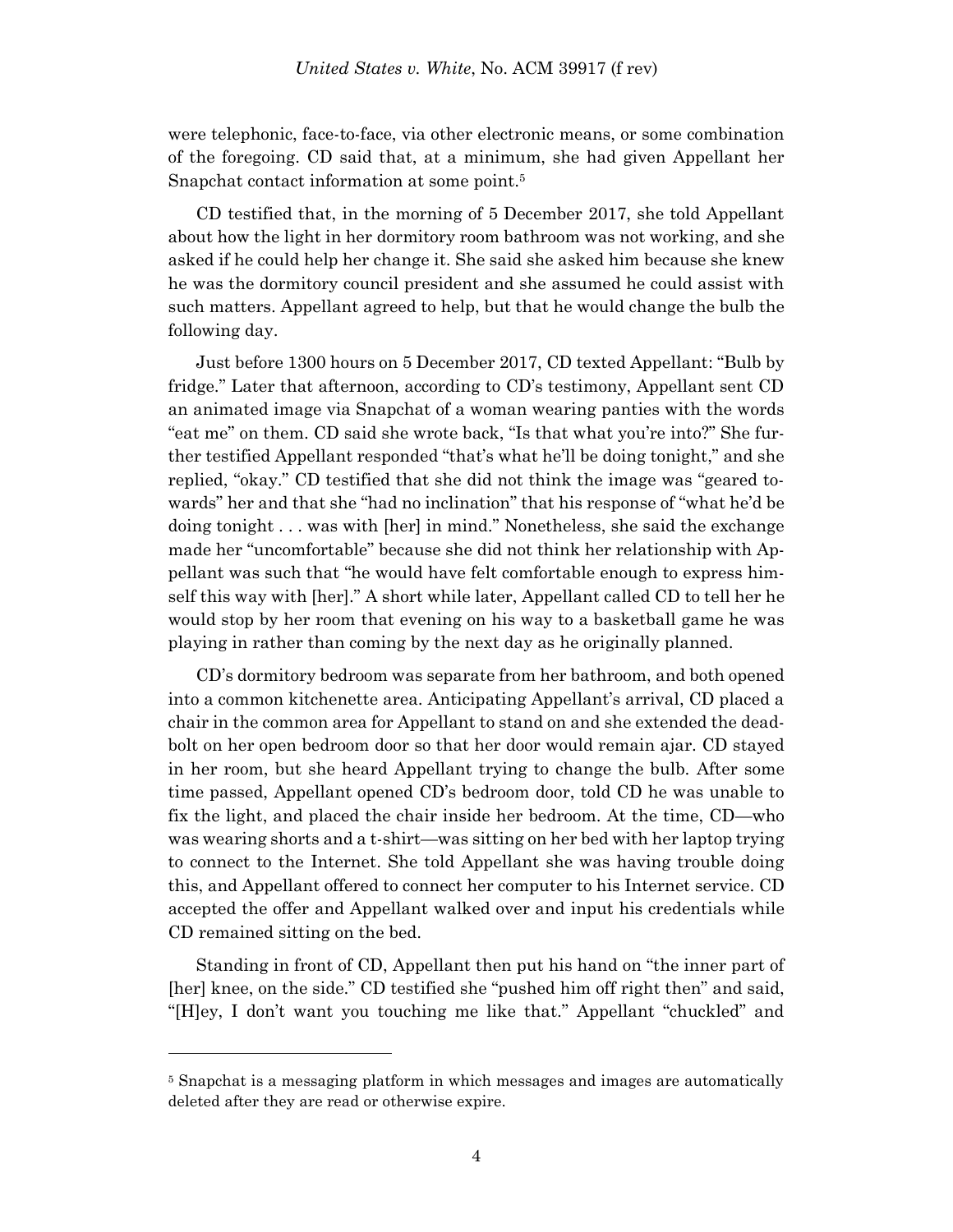"moved back" for "a few seconds" but then "moved closer again" and put his hand on CD's "inner thigh . . . further up on the same leg." CD picked up a pen off the bed and pointed it towards Appellant, telling him, "[H]ey, you might need to leave right now because it might get ugly." Appellant "laughed for a little bit" and then left CD's room.

Just after Appellant left, he texted CD, "Lol" at 1854 hours, leading to the following exchange:<sup>6</sup>

[CD:] What? [Appellant:] You [CD:] What about me? [Appellant:] You know what's up. You do a lot of talking [CD:] You already know this is not that kinda party [Appellant:] I don't know. But it won't happen again lol [CD:] Yup . . . I'm going to bed, we'll talk tomorrow

The next morning, CD was talking to two of her co-workers at the hospital when Appellant walked up. CD testified that Appellant said good morning to the other two but "rolled his eyes at [her] and looked at [her] in a mean manner," leaving CD "confused" because she perceived Appellant as behaving like she had done "something wrong to him." Four months later, in March 2018, CD decided to tell her supervisor, Staff Sergeant (SSgt) HH, what had occurred, and SSgt HH assisted CD in reporting the events to military officials.

# **B. Communicating Indecent Language**

l

# **1. Poetry Reading at Appellant's Medical Appointment**

Around 0745 hours on 2 August 2018, Appellant went to the family health clinic on Fort Sam Houston for a physical therapy appointment where he was checked in by SSgt CR.<sup>7</sup> Appellant did not have any significant relationship with SSgt CR, although he had met her on at least two occasions at the clinic and Appellant asked her to review some "bullets" for him during the second occasion.<sup>8</sup>

<sup>6</sup> We quote text messages between Appellant and CD verbatim to include punctuation errors.

<sup>7</sup> SSgt CR had separated from the Air Force by the time of Appellant's court-martial.

<sup>8</sup> The record does not establish the nature of these "bullets," but trial defense counsel suggested during the Defense's closing argument that the bullets pertained to an enlisted performance report Appellant was writing.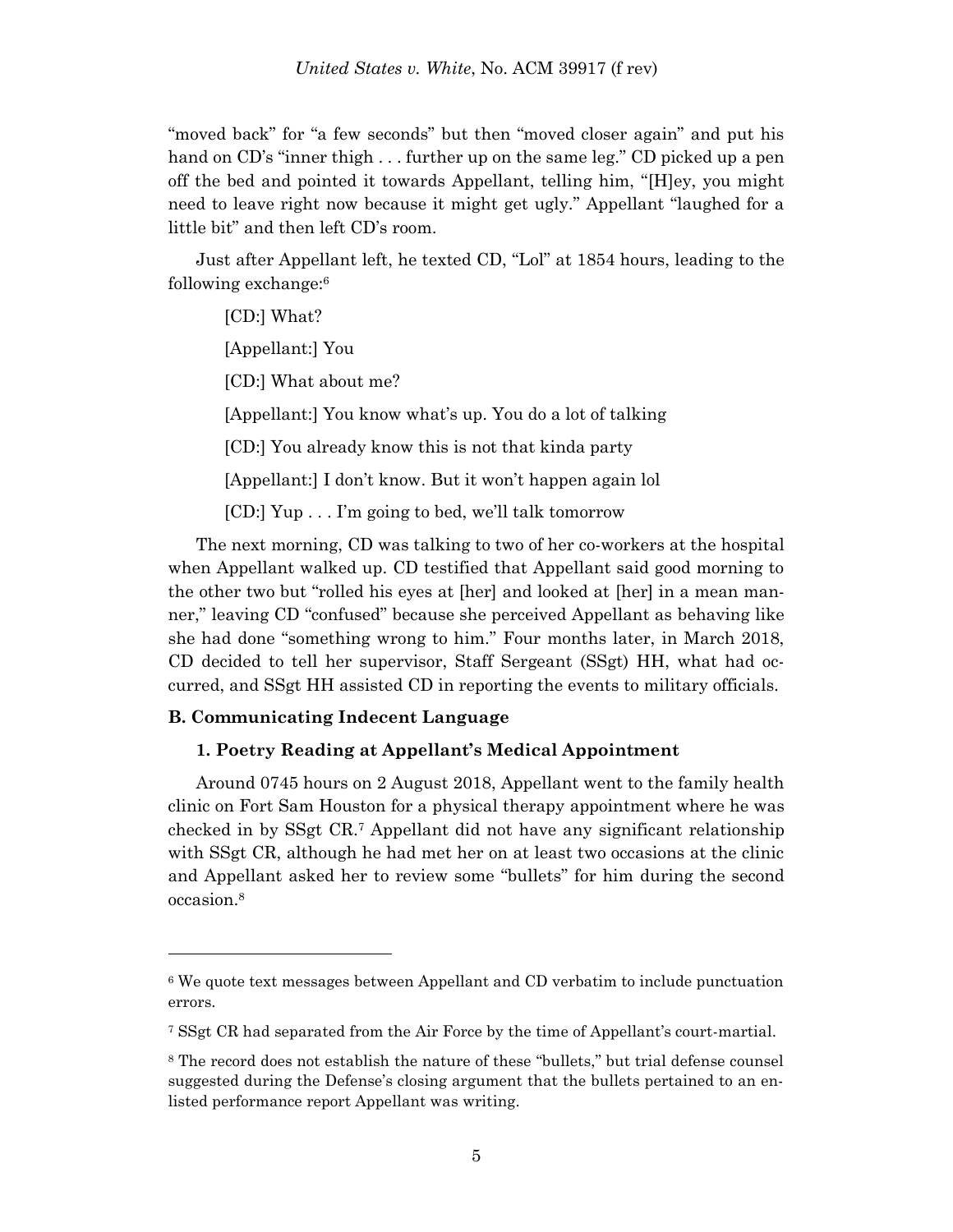SSgt CR escorted Appellant back to the exam room where she took Appellant's vital signs while making "small talk" with him, as she routinely did with patients. Appellant then asked SSgt CR if she liked poetry and if she would like to hear a poem he had written. SSgt CR said, "sure," and Appellant began reading. As Appellant read the poem, SSgt CR perceived that it "was very sexually explicit," so she stopped Appellant and told him, "I'm sorry. I did not realize the contents of this poem." SSgt CR testified that she thought the poem was about "a sexual encounter that he had with a woman," but she did not have any impression regarding whether the encounter was portrayed as consensual or not. At Appellant's court-martial, SSgt CR only recalled two brief excerpts from the poem. The first was, "just stick the tip in," and the second was, "[m]y hands down her pants touching her clitoris."

Once he stopped reading the poem, Appellant told SSgt CR that he had read the poem to a friend of his who told him "the poem sounded a lot like rape," and so he had revised it after receiving that feedback. At the time, SSgt CR had heard rumors that Appellant was facing allegations of sexual assault, but she "did not know for sure." She asked him "what would inspire him to write something like this," and she said Appellant replied by saying "that he was just working through some stuff that he was going through right now." The remainder of the appointment proceeded without incident, and SSgt CR said that—other than the poem—there was nothing out of the ordinary about the appointment. Trial counsel asked SSgt CR whether she thought Appellant's poetry reading was appropriate or inappropriate based upon "what [she] know[s] of Air Force culture." SSgt CR replied, "Inappropriate."

After the appointment, SSgt CR called an Airman who works in the same area of the clinic and who was friends with Appellant. SSgt CR told her that if Appellant returned to the clinic, the Airman should leave the exam room door open or have a second person in the room with her in order to deter Appellant from repeating his conduct.

# **2. Poetry Reading in Appellant's Duty Section**

Later that same morning, in an office elsewhere in the hospital to which Appellant had been reassigned, Appellant began reading a poem—presumably the same poem he read to SSgt CR. Appellant had previously read some of his writings at work, which one of his co-workers variously described as poems, "freestyle," and "rap." This co-worker, Technical Sergeant (TSgt) SD, said she thought the first poem she heard Appellant recite "was really good," and she told Appellant so at the time.

As for the 2 August 2018 reading, TSgt SD did not recall if Appellant asked her to listen to the poem or if her husband, SSgt SD, who worked in the same area, told her to come listen to Appellant read it. TSgt SD testified that she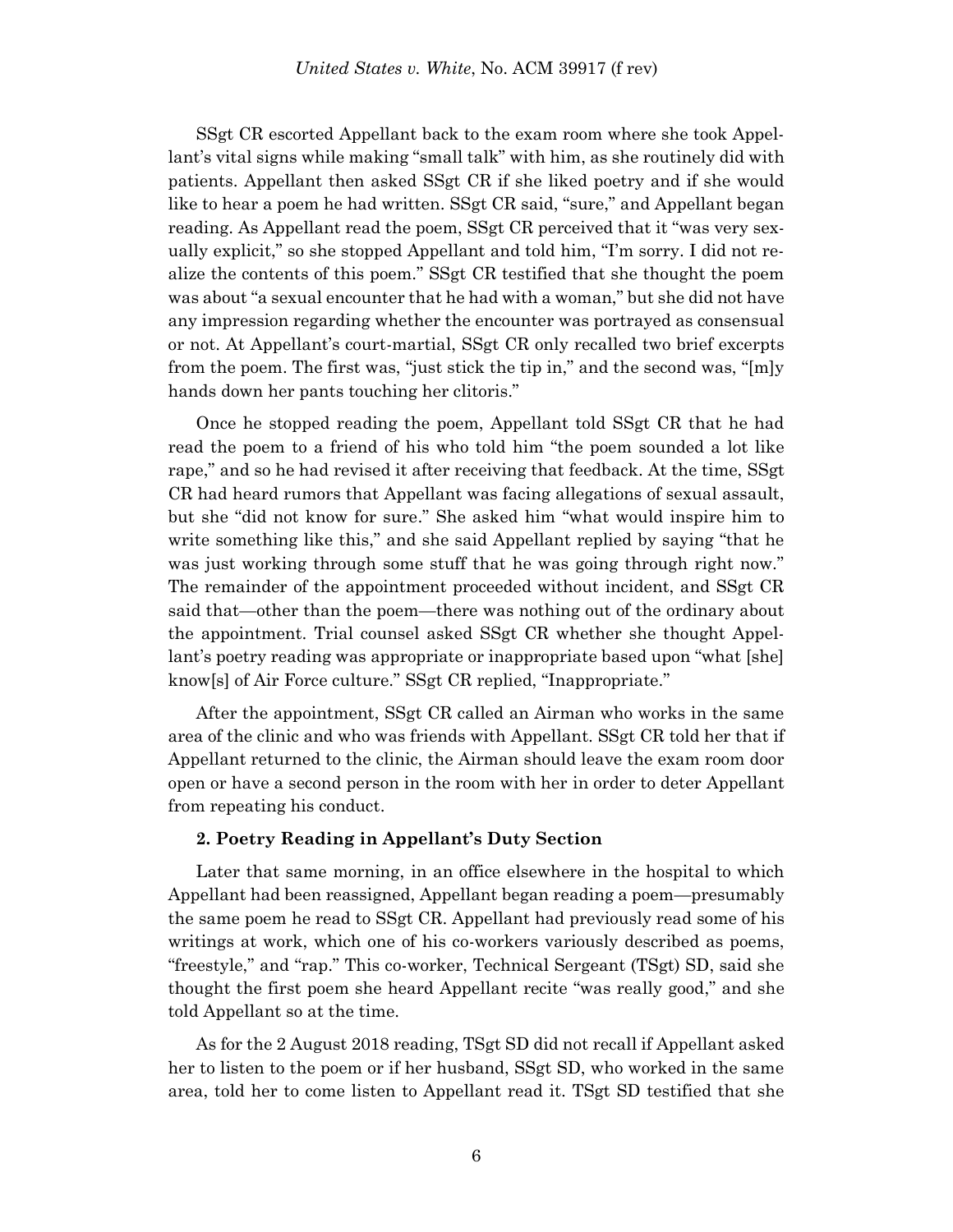and SSgt SD were there for the reading, as well as her supervisor TSgt M and her co-worker SSgt EG. Before he began reading, Appellant told the group that the poem "could be read from either a female's perspective or a male's perspective." Once Appellant said the word "clitoris," TSgt SD walked away because she felt uncomfortable and "didn't want to be around that." TSgt SD did not say how long she listened to the poem, but she described the portion she heard as "quick." According to TSgt SD, TSgt M was present when Appellant first started reading, but stepped away "at some point."<sup>9</sup>

SSgt EG testified that it was SSgt SD who asked her (SSgt EG) to come hear the poem. SSgt EG said the reading was "[n]ot very long . . . . a minute maybe" and that "[w]hen [Appellant] got to the part that [she] felt was inappropriate, [she] said, 'uh, that's inappropriate,' and he stopped." She testified she walked away from Appellant at the same time TSgt SD did, leaving Appellant standing with SSgt SD who was "uncomfortably laughing." According to SSgt SD, Appellant's reading "maybe lasted 30 seconds," and SSgt SD said he was the one who told Appellant to stop reading after somebody said, "[Y]ou can't say that at work or in the work environment."

TSgt SD, SSgt SD, and SSgt EG all had slightly different recollections of what Appellant's poem was about, and none remembered much of the specific language Appellant actually used. TSgt SD testified that, from what she remembered, "the poem was about either a male or a female having sexual intercourse with someone who is saying no, but they're continuing to pursue this person sexually." TSgt SD said she interpreted the poem to be about rape or sexual assault. SSgt SD, however, thought the poem was about a man and a woman "dancing with each other and essentially like the female didn't want to dance or do whatever they were doing anymore" and the female "wanted the guy to stop." SSgt EG just remembered there being "some talk about sex acts in the poem . . . . talking about sex; like actually having sex."

In terms of the exact words Appellant used, TSgt SD remembered Appellant saying "breast" and "clitoris." She did not remember what the male in the poem was doing with the woman's breast, but she thought there "was contact." TSgt SD initially testified that she could not remember what the male was doing with the woman's clitoris, leading trial counsel to ask her, "Do you remember him saying he was rubbing her clit?" TSgt SD answered, "Now that you say that, I think that's what he said." For his part, SSgt SD said he remembered the poem saying the male was touching the female's "vagina." TSgt EG did not remember any particular words from the poem at all.

<sup>9</sup> TSgt M did not testify at Appellant's court-martial.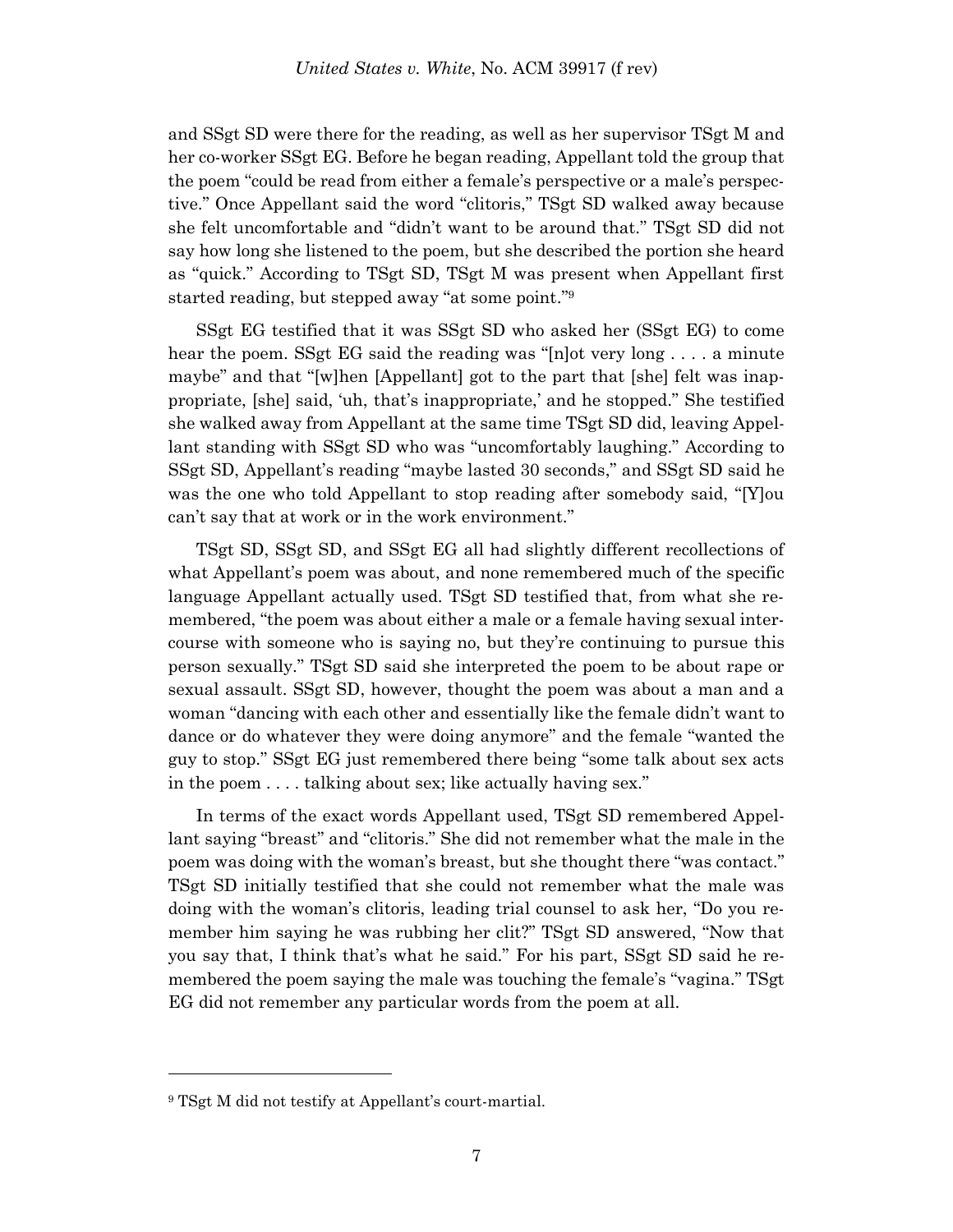TSgt SD testified that she was "surprised and disgusted" by the poem and "some of the terms that [Appellant] was using and the nature of the poem." She said, "For one, where he was doing it at was inappropriate for the work section; and, two, it was just inappropriate altogether." She explained that she was disgusted because "the poem was, in [her] perspective, about raping someone because they're saying no and you're continuing to physically touch that person." Trial counsel asked TSgt SD if the poem was "grossly offensive" to her, and she answered, "Yes." SSgt SD said he was "[j]ust a little taken aback because it wasn't what he usually—what [Appellant's] poems were about." SSgt EG testified that once she "realized the nature of the poem," she was "uncomfortable." She then offered, "It's not really appropriate to talk about sex that way, I guess, at work between like subordinates and [a noncommissioned officer]." Trial counsel asked SSgt EG if the language in the poem was "offensive" to her, and she answered, "Yes."

In TSgt SD's opinion, Appellant's reading of the poem "was detrimental to the morale in the unit and good order and discipline." Explaining her basis for this conclusion, TSgt SD testified,

For one, speaking in the manner that he did it makes it seem like it's okay to speak like that; make sexual comments like that in the workplace. At that point it affected our relationship because I didn't want to, you know, associate myself with him or speak to him at that point just because I didn't know what he would say.

When SSgt EG was asked how the reading affected good order and discipline in the unit, she answered, "It's hard to say." She explained that while inappropriate, the reading "didn't bother [her]," but "[i]f you're making people that you work with uncomfortable and maybe someone doesn't have tough skin, that could break[ ]down like trust and stuff like that and being able to work and get the mission done."

# **3. Post-Reading Events and Appellant's Court-Martial**

The day after Appellant read his poem to her, SSgt CR told the doctor in her clinic about what had occurred. During this conversation, the doctor confirmed that Appellant was, in fact, under investigation for allegations of sexual assault, leading SSgt CR to call Appellant's first sergeant to report what had occurred. SSgt CR conceded that if she had been friends with Appellant and if he had read the poem to her outside the workplace, she "probably would not have reported" the incident. As a result of SSgt CR's report, Appellant received a letter of reprimand on 17 August 2018 for the reading of the poem in the exam room.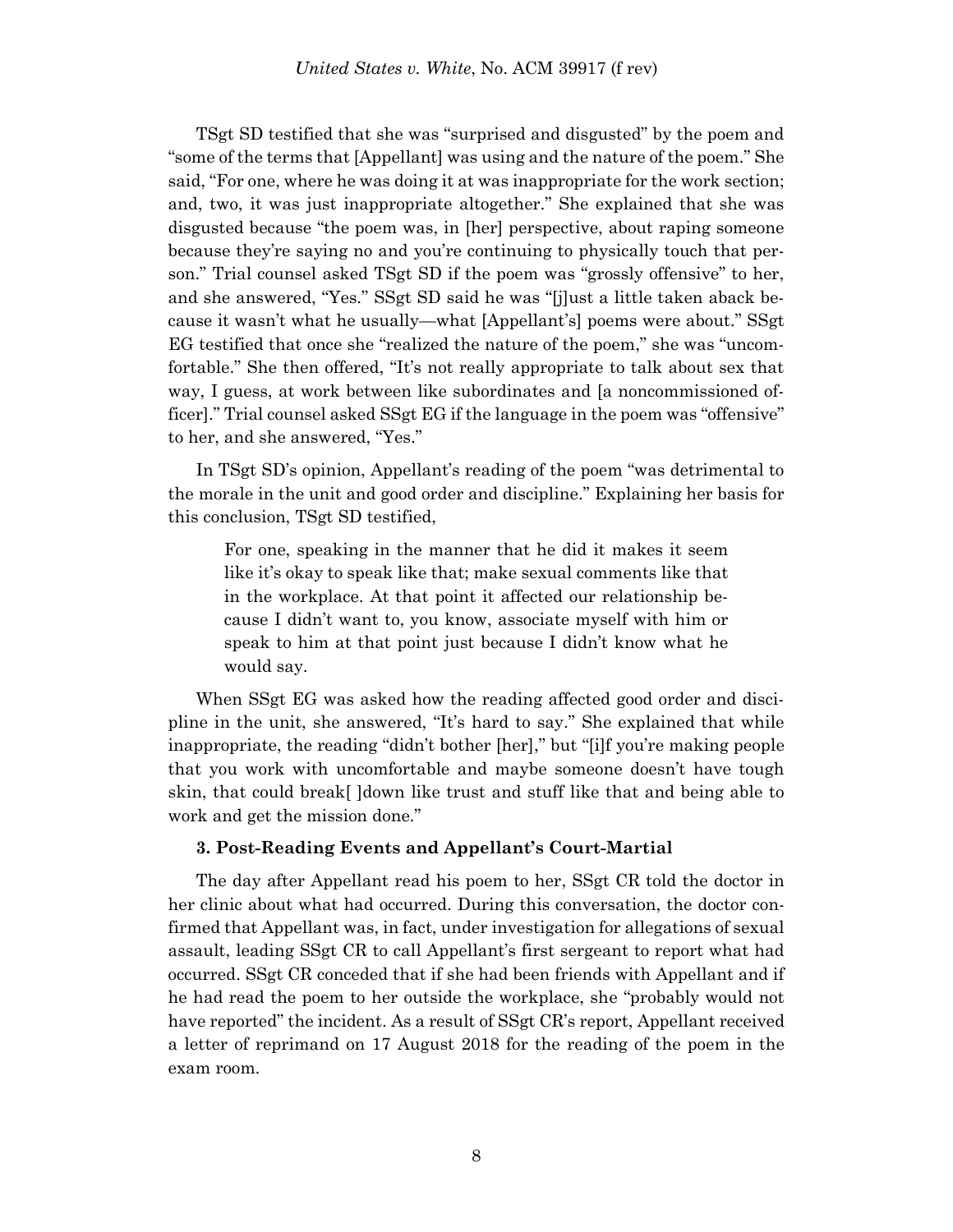After receiving the letter of reprimand, Appellant sought TSgt SD's advice on how to respond to it. During this conversation, TSgt SD told Appellant it was inappropriate of him to read the poem in the workplace, and she testified that "[h]e was very receptive and in [her] opinion remorseful." Trial defense counsel asked if it appeared as if Appellant "didn't know better," and she answered, "Yes." Also during this conversation, according to TSgt SD, Appellant claimed he warned SSgt CR before reading the poem that it was explicit, but that SSgt CR said she still wanted to hear it. SSgt CR, however, testified Appellant did not tell her what the topic of the poem was or that it would be explicit before he began reading.<sup>10</sup>

At Appellant's court-martial, the military judge applied a "recklessness" mens rea for the indecent language offenses. He also took judicial notice of excerpts from an Air Force Handbook (AFH) and an Air Force Instruction (AFI) at the Government's request and without defense objection. The first excerpt came from the non-punitive AFH 36-2618, *The Enlisted Force Structure*, ¶ 4.4.1 (5 July 2018). This paragraph indicates the responsibilities of junior enlisted Airmen include, *inter alia*, "exhibit[ing] professional behavior, military bearing, [and] respect for authority" and "[c]ontribut[ing] to a culture and climate of dignity and respect by supporting and enforcing a zero tolerance policy for sexual harassment, sexual assault, and discrimination." The second excerpt came from the punitive AFI 1-1, *Air Force Standards*, ¶ 1.7.4.5 (7 Aug. 2012, Incorporating Change 1, 12 Nov. 2014). This paragraph is titled "Sexual Assault Prevention and Response (SAPR) Program," and trial counsel asked the military judge to take judicial notice of this passage: "All Airmen have the enduring responsibility to foster a climate of dignity and respect and to promote and ensure a culture that will not tolerate sexual assault or behaviors that support it." In the Government's closing argument, trial counsel briefly referred to the AFH and AFI, arguing to the military judge:

And that's the purpose of the two AFIs [sic] that the court has taken judicial notice of that talk about our Air Force culture and Air Force standards, and that compliance with it is mandatory, and all Airmen have to foster that climate of dignity and respect. There is nothing dignified and nothing respectful about reading a poem about rape to multiple NCOs who are trying to [do] their jobs in the workplace. He was on notice. He knew. And he was a junior Airman, even as a junior Airman he knew, because he knows what his responsibilities are in AFI 1-1. He knows what he is supposed to be doing, and he's supposed to be professional

<sup>&</sup>lt;sup>10</sup> The letter of reprimand entered into evidence indicates Appellant ultimately waived his right to submit a response.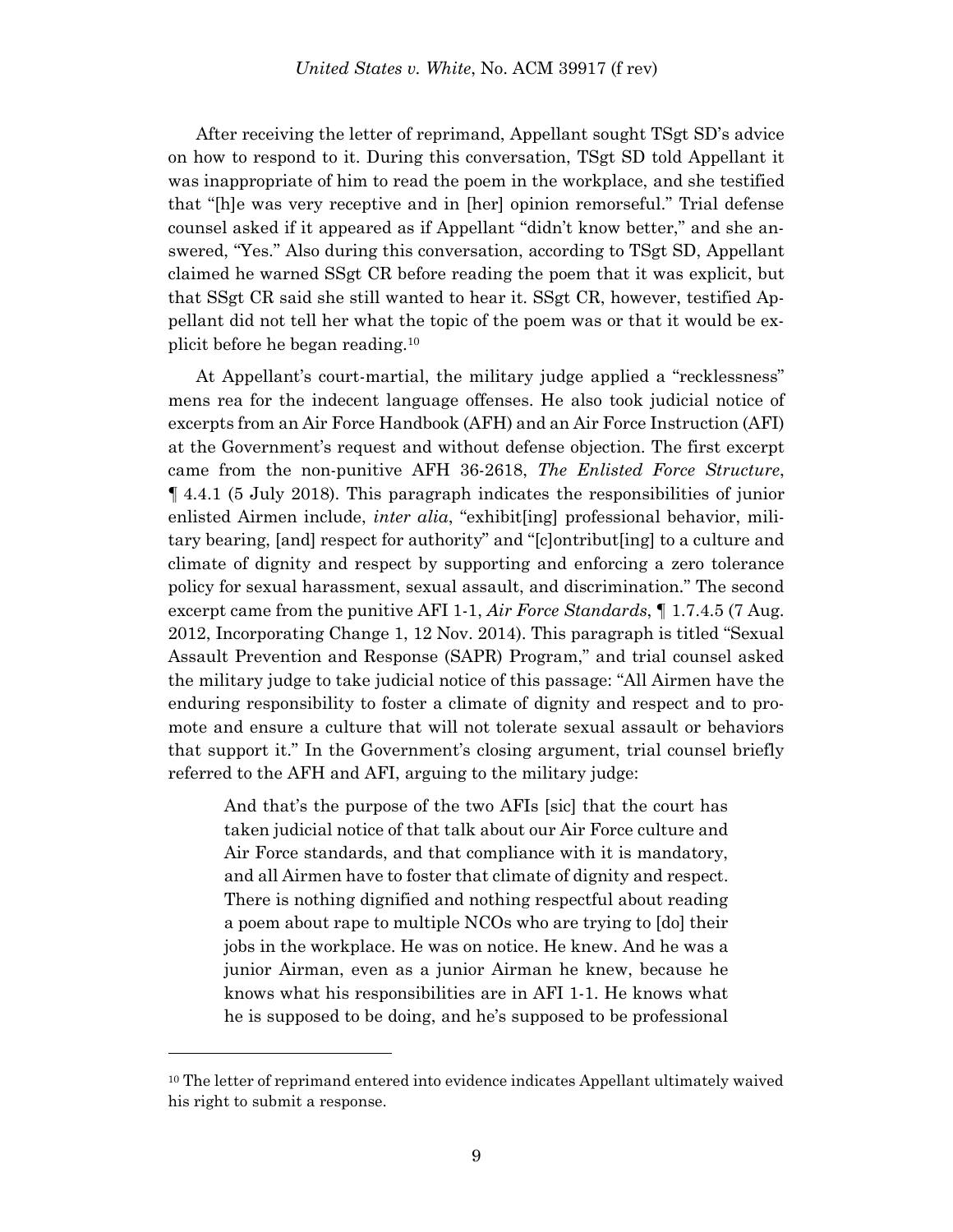at all times and have respect for authority. It's not respectful for a Senior Airman to talk about rape to female NCOs to the point that they are so offended they walk away. That's obviously not respectful. As if you need AFIs to tell you that you can't talk about rape in the workplace, but to the extent that he didn't know, we've got AFIs out there that clearly tell him what he cannot be doing in the workplace.

# **II. DISCUSSION**

#### **A. Sufficiency of Appellant's Convictions**

On appeal, Appellant challenges his conviction of abusive sexual contact as being factually insufficient while contending his indecent language convictions are both legally and factually insufficient. Related to his abusive sexual contact conviction, Appellant asserts the military judge erred in admitting testimony about the image Appellant sent CD via Snapchat before going to her room to try and fix her light bulb.

# **1. Law**

#### *a. Legal and Factual Sufficiency*

We review issues of legal and factual sufficiency de novo. *United States v. Washington*, 57 M.J. 394, 399 (C.A.A.F. 2002) (citation omitted). We only affirm findings of guilty that are correct in law and fact and, "on the basis of the entire record, should be approved." Article 66(d)(1), UCMJ, 10 U.S.C. § 866(d)(1). Our assessment of legal and factual sufficiency is limited to the evidence produced at trial. *United States v. Dykes*, 38 M.J. 270, 272 (C.M.A. 1993) (citations omitted).

"The test for legal sufficiency is whether, after viewing the evidence in the light most favorable to the prosecution, any rational trier of fact could have found the essential elements of the crime beyond a reasonable doubt." *United States v. Rosario*, 76 M.J. 114, 117 (C.A.A.F. 2017). "The term reasonable doubt, however, does not mean that the evidence must be free from conflict." *United States v. Wheeler*, 76 M.J. 564, 568 (A.F. Ct. Crim. App. 2017) (citing *United States v. Lips*, 22 M.J. 679, 684 (A.F.C.M.R. 1986)), *aff'd*, 77 M.J. 289 (C.A.A.F. 2018). "[I]n resolving questions of legal sufficiency, we are bound to draw every reasonable inference from the evidence of record in favor of the prosecution." *United States v. Barner*, 56 M.J. 131, 134 (C.A.A.F. 2001) (citations omitted). As a result, "[t]he standard for legal sufficiency involves a very low threshold to sustain a conviction." *United States v. King*, 78 M.J. 218, 221 (C.A.A.F. 2019) (alteration in original) (citation omitted). The "[G]overnment is free to meet its burden of proof with circumstantial evidence." *Id*. (citations omitted).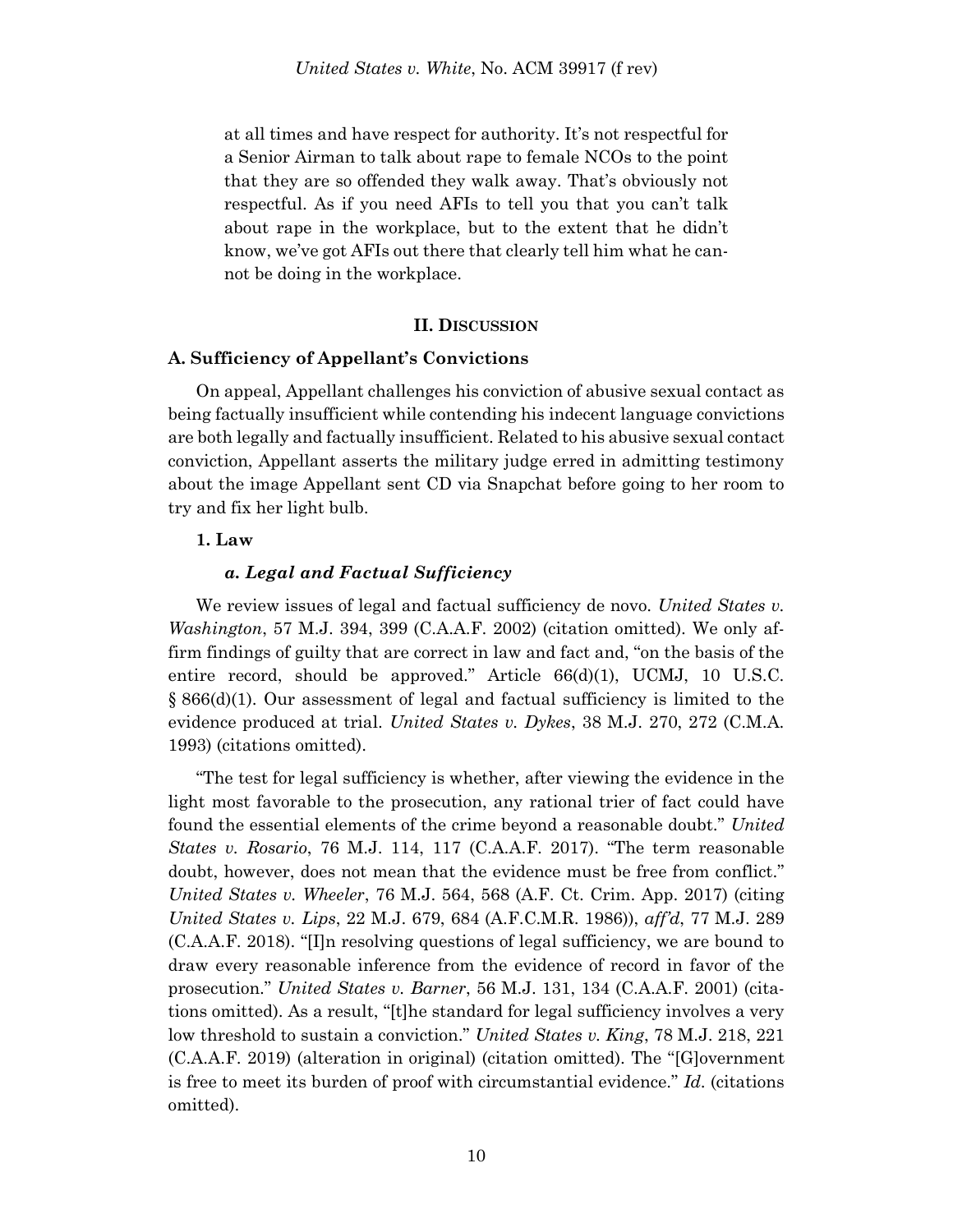The test for factual sufficiency is "whether, after weighing the evidence in the record of trial and making allowances for not having personally observed the witnesses, [we are ourselves] convinced of the [appellant]'s guilt beyond a reasonable doubt." *United States v. Turner*, 25 M.J. 324, 325 (C.M.A. 1987). "In conducting this unique appellate role, we take 'a fresh, impartial look at the evidence,' applying 'neither a presumption of innocence nor a presumption of guilt' to 'make [our] own independent determination as to whether the evidence constitutes proof of each required element beyond a reasonable doubt.'" *Wheeler*, 76 M.J. at 568 (alteration in original) (quoting *Washington*, 57 M.J. at 399).

#### *b. Abusive Sexual Contact*

As charged in this case, the Government was required to prove beyond a reasonable doubt that: (1) Appellant committed sexual contact on CD by unlawfully touching her inner thigh with his hand; (2) this contact amounted to bodily harm; (3) Appellant did so with the intent to gratify his sexual desire; and (4) the touching occurred without CD's consent. *See* 2016 *MCM*, pt. IV, ¶ 45.b.(7)(b). "Sexual contact" includes, *inter alia*, "any touching . . . either directly or through the clothing, any body part of any person, if done with an intent to arouse or gratify the sexual desire of any person." 2016 *MCM*, pt. IV,  $\P$  45.a.(g)(2)(B). "[A]ny offensive touching of another, however slight," amounts to bodily harm. 2016 *MCM*, pt. IV,  $\P$  45.a. $(g)(3)$ . "Consent" is defined as "a freely given agreement to the conduct in issue by a competent person" and "[a]n expression of lack of consent through words or conduct means there is no consent." 2016 *MCM*, pt. IV, ¶ 45.a.(g)(8).

The defense of mistake of fact is available to Appellant so long as the circumstances as he mistakenly believed them to be would render his conduct non-criminal. If the mistake pertains to an element requiring specific intent, that mistake "need only have existed in the mind of [Appellant]." Rule for Courts-Martial  $(R.C.M.)$  916(j)(1). If, however, the mistake pertains to an element requiring only general intent, Appellant's mistake must not only exist in his mind, but it also "must have been reasonable under all the circumstances." *Id*. Once this defense is raised, the Government must prove—beyond a reasonable doubt—the defense did not exist. R.C.M. 916(b)(1).

#### *c. Communication of Indecent Language*

Appellant was charged with communicating indecent language to SSgt CR, TSgt SD, and SSgt SD, to wit: "sexually explicit poetry." This required the Government to prove that: (1) Appellant communicated certain language; (2) the language was indecent; and (3) under the circumstances, Appellant's conduct was to the prejudice of good order and discipline in the armed forces. *See* 2016 *MCM*, pt. IV,  $\parallel$  89.b. "Indecent language" is defined as "that which is grossly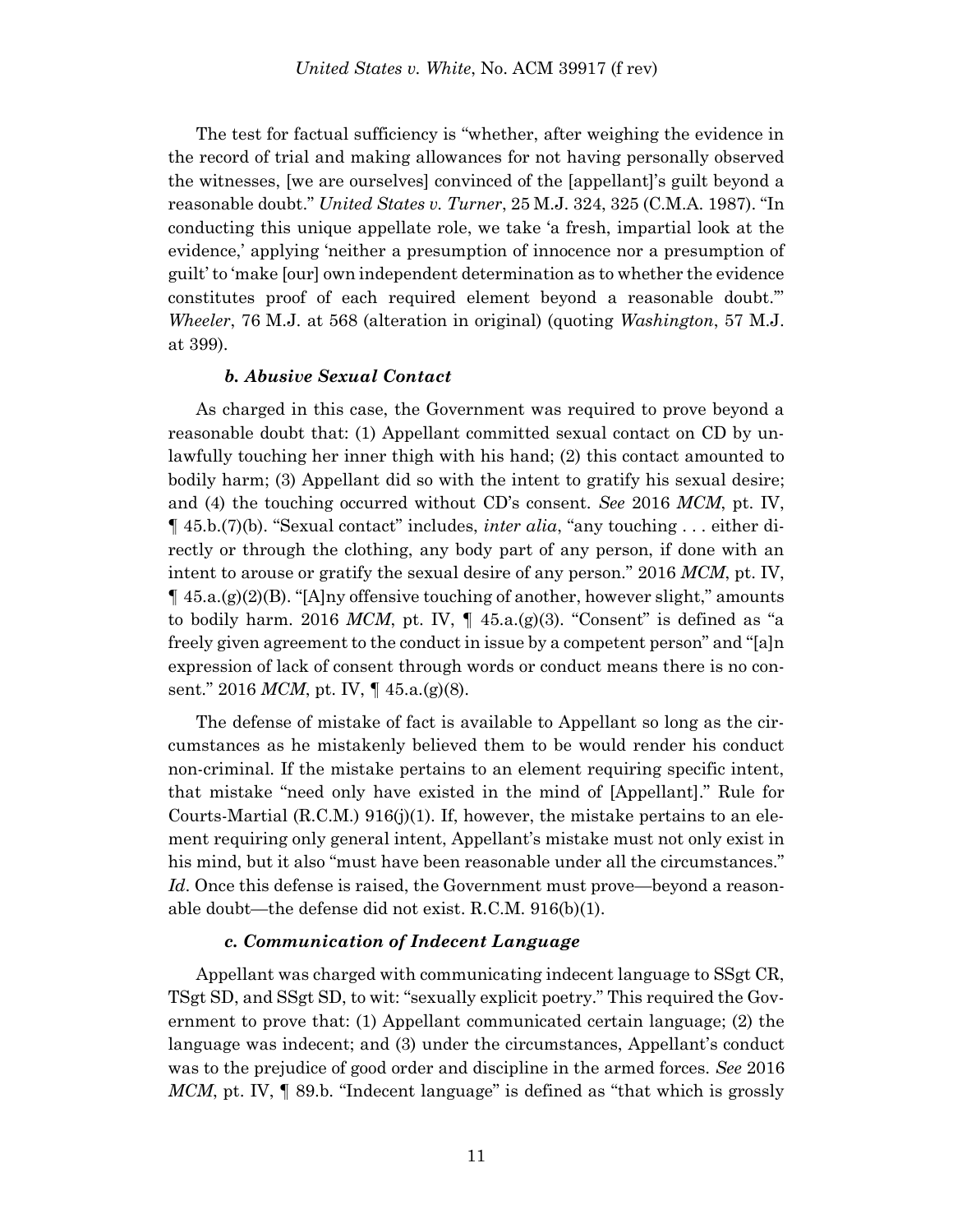offensive to modesty, decency, or propriety, or shocks the moral sense, because of its vulgar, filthy, or disgusting nature, or its tendency to incite lustful thought." 2016 MCM, pt. IV,  $\parallel$  89.c. "[T]he words allegedly uttered by the accused [need not] be indecent or obscene *per se*, for even 'chaste words may be made the medium of expressing obscene thought.'" *United States v. French*, 31 M.J. 57, 59–60 (C.A.A.F. 1990) (quoting *United States v. Wainwright*, 42 C.M.R. 997, 999 (A.F.C.M.R. 1970), *aff'd on other grounds sub nom. United States v. Perry,* 43 C.M.R. 23, 23 n.\* (C.M.A. 1970)). "[H]owever, when the language involved is not indecent on its face, the necessary implication or innuendo of indecency must be clearly discernible from the four corners of the specification itself." *Wainwright*, 42 C.M.R. at 1000.

In order to qualify as indecent, the language "must violate community standards." *Id*. at 999; *see also United States v. Green*, 68 M.J. 266, 269 (C.A.A.F. 2010) (explaining that the requirement to violate community standards modifies the definition of "indecent language" and does not create a separate definition). The applicable community standards "are those of the military community, not those of an individual military unit." *United States v. Hullet*, 40 M.J. 189, 191 (C.M.A. 1994) (citation omitted).

"Indecent is synonymous with obscene." *United States v. Moore*, 38 M.J. 490, 492 (C.M.A. 1994) (internal quotation marks and citation omitted). Such language is not protected by the United States Constitution. *French,* 31 M.J. at 59; *United States v. Meakin*, 78 M.J. 396, 401 (C.A.A.F. 2019). The United States Supreme Court established "basic guidelines" for determining whether forms of expression amount to obscenity in *Miller v. California*. 413 U.S. 15, 24 (1973). These guidelines are: (a) whether "the work, taken as a whole, appeals to the prurient interest" when viewed through the lens of "the average person, applying contemporary community standards;" (b) "whether the work depicts or describes, in a patently offensive way, sexual conduct;" and (c) "whether the work, taken as a whole, lacks serious literary, artistic, political, or scientific value." *Id*. (citations omitted).

The third element of this offense "refers only to acts directly prejudicial to good order and discipline and not to acts which are prejudicial only in a remote or indirect sense." 2016 *MCM,* pt. IV, ¶ 60.c.(2)(a). As explained in the *Manual for Courts-Martial*, "Almost any irregular or improper act on the part of a member of the military service could be regarded as prejudicial in some indirect or remote sense; however, this article does not include these distant effects. It is confined to cases in which the prejudice is reasonably direct and palpable." *Id*. The requirement to prove this third element "filters out from punishment language that is colloquial vocabulary and may be routinely used by service members." *United States v. Negron*, 60 M.J. 136, 144 (C.A.A.F. 2004).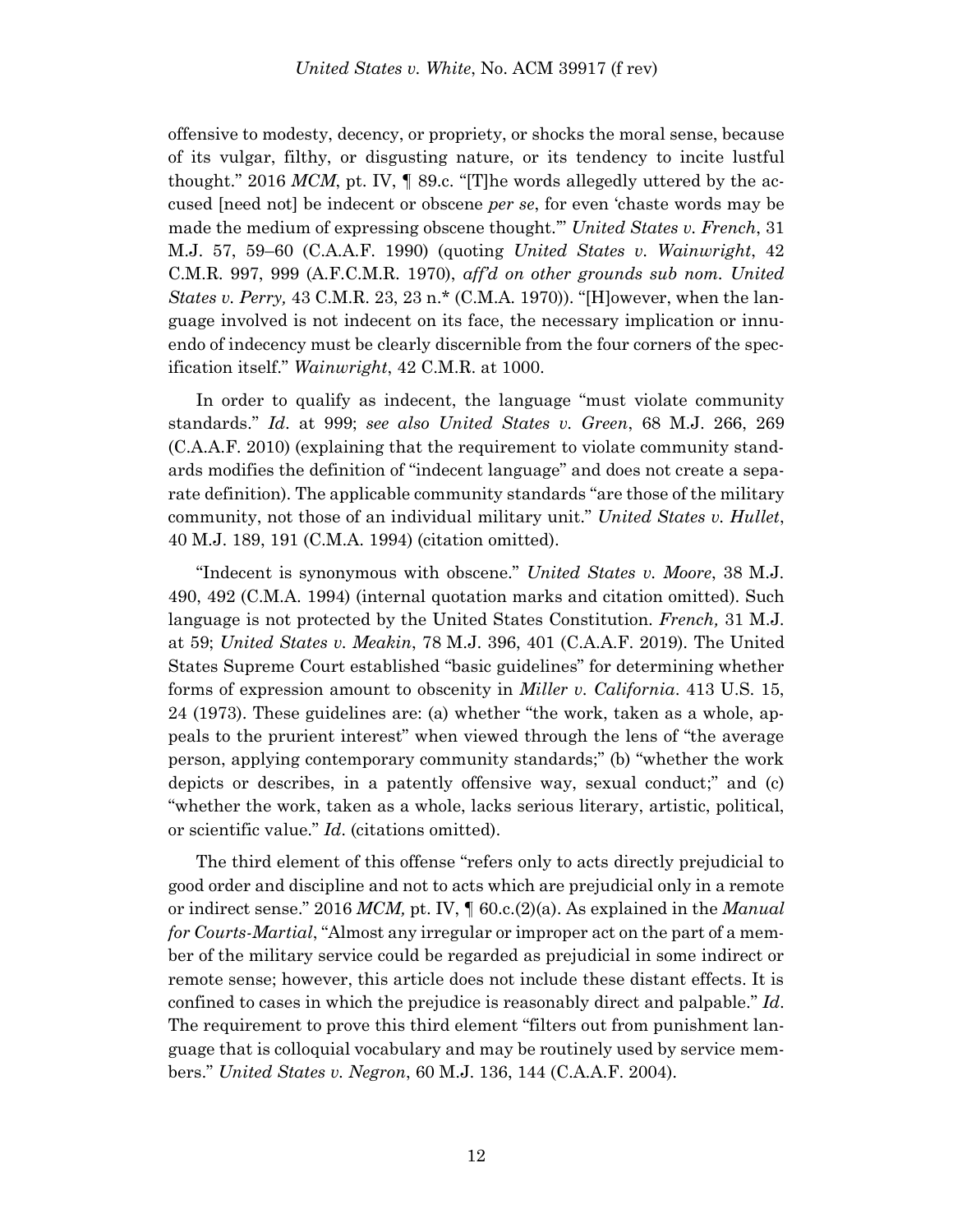# *d. Evidence of Other Acts*

Mil. R. Evid. 404(b)(1) generally prohibits the introduction of evidence that a person committed some "crime, wrong, or other act" for the purpose of proving that "person's character in order to show that on a particular occasion the person acted in accordance with the character." However, such evidence may be admissible when offered for some other purpose, "such as proving motive, opportunity, intent, preparation, plan, knowledge, identity, absence of mistake, or lack of accident." Mil. R. Evid. 404(b)(2). If the evidence has any tendency to make a fact of consequence more or less probable, then the evidence is relevant. *See* Mil. R. Evid. 401. Even when evidence is relevant, a military judge may prohibit its admission when the evidence's probative value is substantially outweighed by such considerations as unfair prejudice, confusing the issues, and wasting time. *See* Mil. R. Evid. 403.

We review a military judge's decision to admit evidence over objection for abuse of discretion. *United States v. Hyppolite*, 79 M.J. 161, 164 (C.A.A.F. 2019) (citing *United States v. Phillips*, 52 M.J. 268, 272 (C.A.A.F. 2000)). In order for such a decision to amount to an abuse of discretion, it must be "arbitrary, fanciful, clearly unreasonable, or clearly erroneous." *Id*. at 166 (citing *United States v. Johnson*, 49 M.J. 467, 473 (C.A.A.F. 1998)). "A military judge abuses his discretion when: (1) the findings of fact upon which he predicates his ruling are not supported by the evidence of record; (2) if incorrect legal principles were used; or (3) if his application of the correct legal principles to the facts is clearly unreasonable." *United States v. Ellis*, 68 M.J. 341, 344 (C.A.A.F. 2010) (citation omitted).

#### **2. Analysis**

### *a. Admission of the Snapchat Image*

At trial, Appellant sought to exclude evidence of the image Appellant sent CD via Snapchat, but the military judge denied the Defense motion, reasoning that the evidence was relevant to show Appellant's motive, intent, and general state of mind, all of which pertained to the Government's obligation to prove Appellant's mens rea. In assessing the relevance of the evidence under Mil. R. Evid. 401, the military judge noted that the message was sent "shortly before" Appellant touched CD. In his consideration of Mil. R. Evid. 403, the military judge returned to this temporal guidepost, noting that the message was "close in time" to the touching.

On appeal, Appellant contends the military judge erred in concluding the image was relevant to his motive and intent under the theory that the message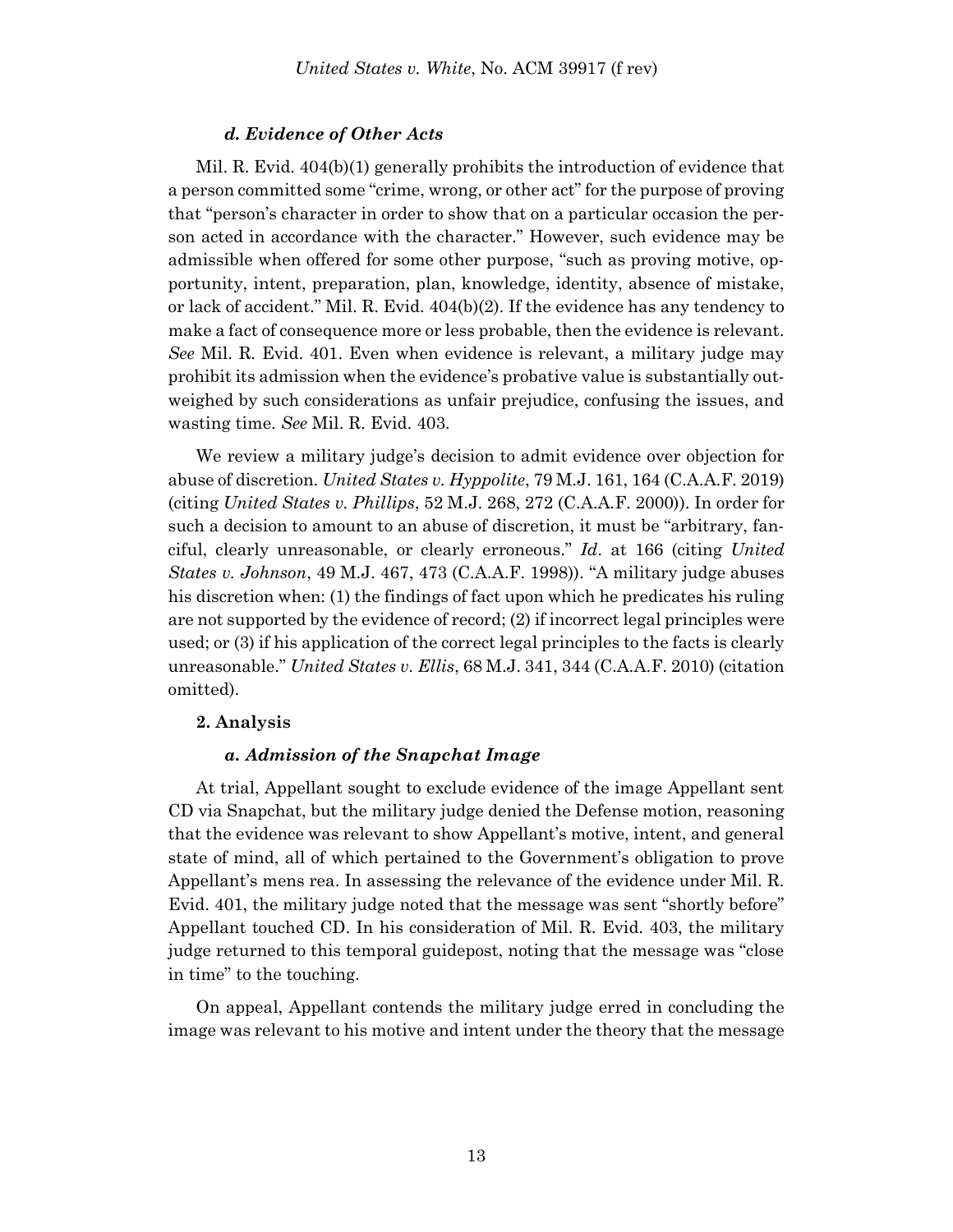might have pertained to someone other than  $CD<sup>11</sup>$  In support of this theory, Appellant points to the fact CD did not think the message had anything to do with her. Appellant further argues that even if the message had some marginal relevance, that relevance was substantially outweighed by the danger of unfair prejudice.

One consideration in determining whether evidence of intent via an uncharged act is admissible under Mil. R. Evid. 404(b) is "whether Appellant's state of mind in the commission of both the charged and uncharged acts was sufficiently similar to make the evidence of the prior acts relevant on the intent element of the charged offense[ ]." *United States v. Hays*, 62 M.J. 158, 164 (C.A.A.F. 2005) (internal quotation marks omitted) (citing *United States v. McDonald*, 59 M.J. 426, 430 (C.A.A.F. 2004)).

We conclude the military judge did not err in admitting testimony about the image which Appellant sent to CD via Snapchat. Appellant was charged with touching CD with the specific intent to gratify his sexual desires. As a result, the degree to which Appellant did or did not perceive CD as a potential sexual partner was squarely a fact of consequence in Appellant's trial. Similarly, the fact Appellant chose to send an overtly sexual image to CD tends to suggest Appellant had a sexual motive for doing so, such as trying to alert CD to his sexual desires or trying to create an opening for a conversation about sexual matters between CD and himself. The relevance of the evidence is somewhat diminished by the fact Appellant told CD it was what he would be doing "tonight," when the stipulation of expected testimony indicated Appellant did not go to CD's room until the following day. Nonetheless, the test for relevance is whether the evidence *has any tendency* to prove a fact of consequence, not whether the evidence conclusively establishes the fact.

Once relevancy is shown, the strength of the evidence is weighed against countervailing concerns under Mil. R. Evid. 403. Importantly, the probative value of the evidence must be *substantially* outweighed by one of those concerns before it become excludable. In this case, even if we were to only credit

<sup>&</sup>lt;sup>11</sup> In support of the motion, the parties agreed to a stipulation of expected testimony for CD. According to the stipulation, Appellant sent the Snapchat message on 4 December 2017 and CD called him when she received it. The stipulation states, however, that Appellant did not go to CD's room until the following day. Based on this timeline, Appellant argues his comment about "what he'll be doing tonight" was entirely unrelated to CD, because "tonight" was 4 December 2017—the day before Appellant planned to go to and actually went to CD's room. When CD testified at Appellant's trial, however, she said the Snapchat-related exchange happened the same day Appellant came to her room (she also testified she "wrote" Appellant as opposed to calling him). We assess the military judge's ruling in light of the stipulation, which was the evidence before him at the time he considered the motion.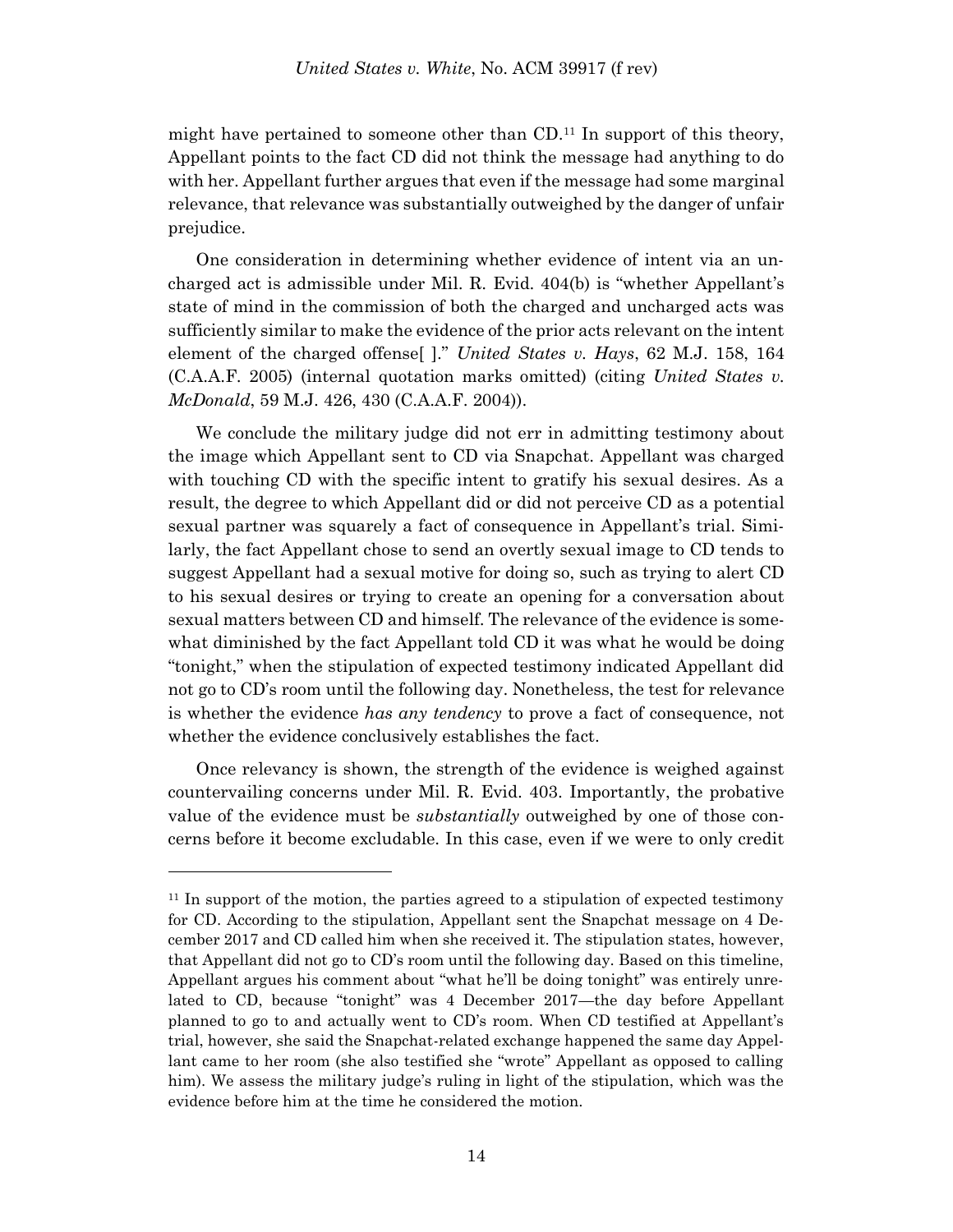the testimony about the image as having slight probative value, we would still not find that value substantially outweighed by the danger of unfair prejudice. Appellant's primary contention is that the evidence was unfairly prejudicial because it allowed the Government to argue he had a prurient state of mind when he touched CD. The subject of Appellant's communication with CD, however, was circumstantial evidence of Appellant's mens rea, which was an element of the offense with which he was charged. Thus, while the evidence may have been prejudicial to Appellant, we see no colorable argument that it was unfairly prejudicial. Moreover, we see no indication that in this judge-alone trial, the military judge considered this evidence for any purpose other than those he identified on the record. A military judge is presumed to know the law, follow the law correctly, and separate out inadmissible and inappropriate evidence when deciding an accused's guilt, innocence, or sentence. *See United States v. Sanders,* 67 M.J. 344, 346 (C.A.A.F. 2009) (per curiam); *United States v. Mason,* 45 M.J. 483, 484 (C.A.A.F. 1997) (per curiam). As a result, we conclude the military judge did not abuse his discretion in admitting evidence pertaining to Appellant's Snapchat message.

# *b. Abusive Sexual Contact*

Appellant attacks the factual sufficiency of his conviction for touching CD's inner thigh on two grounds. First, he argues there is insufficient evidence to conclude he acted with an intent to gratify his sexual desire, as opposed to touching CD for some other, non-criminal purpose, such as "playfulness or joking." Second, he argues the Government failed to prove Appellant did not have a valid mistake of fact defense.

In support of his first argument, Appellant points to the fact he was laughing at the time he touched CD and that he sent her a text reading "Lol" immediately afterwards, which—according to Appellant—suggests not a sexual purpose, but rather a joking one. Alternatively, Appellant asserts the evidence might indicate he was simply touching CD for a flirtatious or probing purpose—that is, to see if she would be willing to engage in more overtly sexual conduct.

For Appellant's claim of mistake of fact, he points to his dancing with CD several weeks earlier, the fact they exchanged phone numbers and texted each other, CD inviting him to her room to fix a light bulb, and the ambiguous way in which CD responded to the "eat me" image. Appellant contends "[i]t is reasonable to believe he thought [CD] would be receptive to commencing some type of sexual relationship," such that he believed she would consent to him touching her, and the Government failed to prove this was not the case.

We have previously concluded that the offense of abusive sexual contact committed by causing bodily harm is "highly analogous" to the general-intent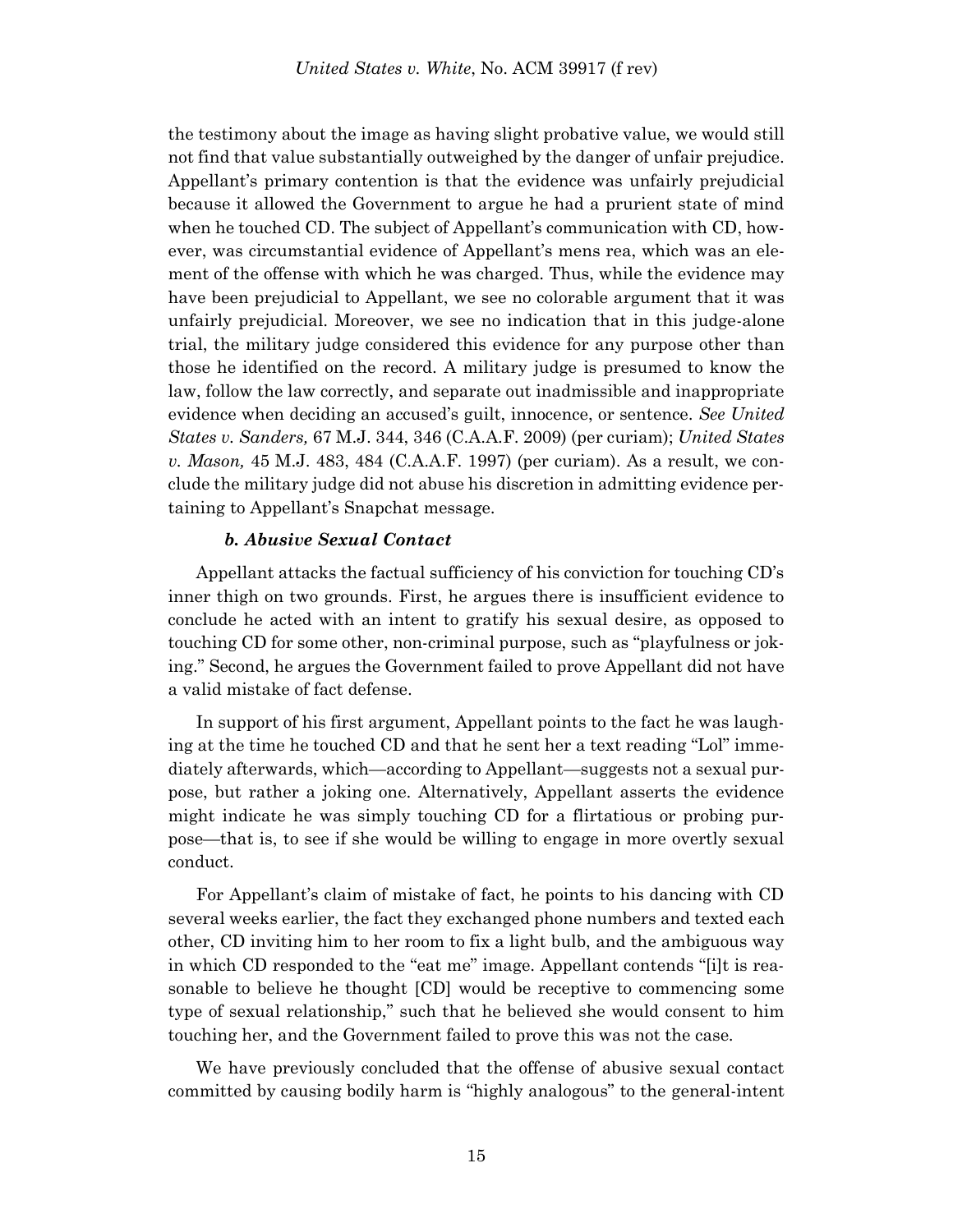offense of sexual assault committed by causing bodily harm. *United States v. Lee*, No. ACM 39531 (f rev), 2020 CCA LEXIS 61, at \*20–21 (A.F. Ct. Crim. App. 26 Feb. 2020) (unpub. op.), *rev. denied,* 80 M.J. 196 (C.A.A.F. 2020). The difference between those two offenses is that the abusive sexual contact offense includes an additional element calling for a specific intent. As charged here, the additional element is that Appellant had the specific intent to gratify his sexual desire when he touched CD. The element to which CD's consent is pertinent, however, is the "bodily harm" element insofar as that element operates to criminalize offensive, or non-consensual, touching.<sup>12</sup> Therefore, any mistake of fact related to CD's lack of consent must have been both honestly held by Appellant and objectively reasonable. Any mistake of fact related to whether Appellant was acting with the specific intent to gratify his sexual desire, however, need only have existed in Appellant's mind.

When Appellant first touched CD's knee, she "pushed him off" and told him she did not want him "touching [her] like that." Appellant then touched her inner thigh. Appellant is not charged with any offense related to him first touching CD's knee. This is significant, because whatever can be said about Appellant's impression of CD's consent when he first touched her, Appellant was under no misapprehension of her non-consent by the time he touched her thigh. At that point, CD had not only pushed Appellant away, but she had squarely told him she did not want him touching her. Despite this unambiguous expression, Appellant touched her again. We see no credible argument that Appellant was honestly mistaken about her consent by the time he touched her thigh, much less that any such mistake would have been reasonable under the circumstances presented here.

The more relevant question is whether the Government proved Appellant had the requisite specific intent to gratify his sexual desires when he touched CD's inner thigh. We conclude the Government did. Appellant sent CD an image via Snapchat with plain sexual connotations. Perhaps recognizing the suggestive nature of the image, Appellant elected to send it via a platform which would delete the image shortly after CD saw it, rather than by standard text message, as he had used for previous communications with CD. When confronted by CD about the image, Appellant told her "that's what he'll be doing tonight," removing any ambiguity about the image's sexual overtones and—by extension—his purpose in sending it. Not long after sending the image, Appellant placed his hand on CD's knee. After being rebuffed in no uncertain terms, Appellant touched her again. This time, he placed his hand on her inner thigh such that his had was, according to CD's testimony, mere inches from her vaginal region. Perhaps we would conclude Appellant might have had some non-

<sup>&</sup>lt;sup>12</sup> The Government also charged "without consent" as a separate element of the offense.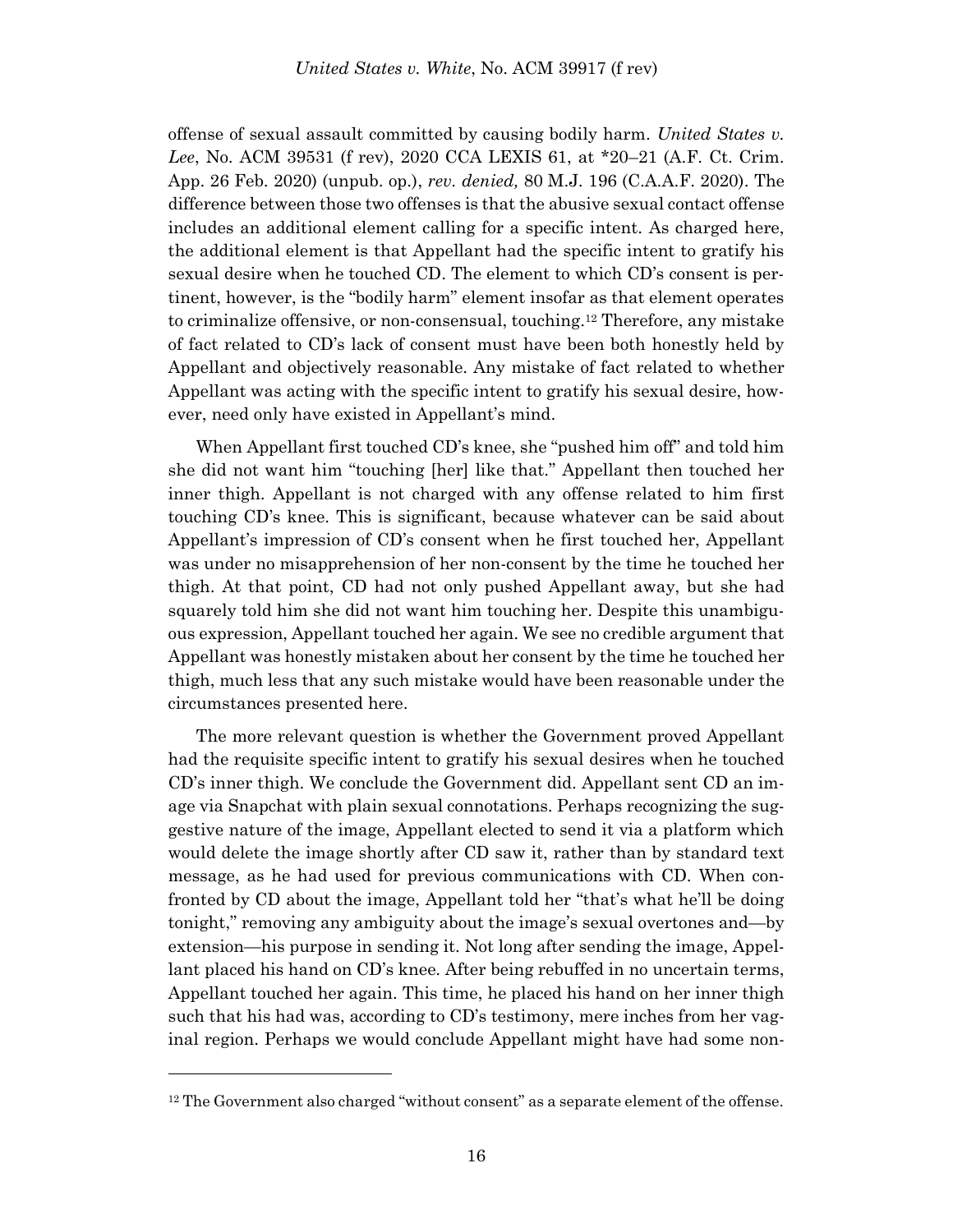sexual purpose for touching CD had he put his hand on her shoulder or her elbow, but the inner thigh is commonly recognized as an overtly sexual area of the human body. Buttressing this assessment, we note that a different provision in Article 120, UCMJ, identifies specific body parts by which abusive sexual contact may be committed: "the genitalia, anus, groin, breast, *inner thigh*, or buttocks of any person." 10 U.S.C. §  $920(g)(2)(A)$  (2016 *MCM*) (emphasis added). The election to place "inner thigh" among these other body parts indicates Congress' view that a person's "inner thigh" is an area with heightened sexual connotations.

We also find telling Appellant's text message exchange with CD after he left the room. CD texted him, "You already know this is not that kinda party," which we interpret—in conjunction with CD's earlier statement about not wanting Appellant to touch her "like that"—as CD saying that she was not sexually interested in Appellant. Appellant's response, "I don't know" and then promising he would not do it again suggests he might have been unclear with respect to CD's degree of interest in him, further pointing to Appellant's sexual purpose in touching CD's thigh. Taking all the evidence in consideration, we conclude Appellant touched CD's inner thigh with the specific intent to gratify his sexual desires. Thus, having carefully reviewed the evidence in this case, we are convinced of Appellant's guilt of abusive sexual contact beyond a reasonable doubt.

#### *c. Communicating Indecent Language*

We conclude the findings of guilty for the two indecent-language specifications are neither legally nor factually sufficient. We first note the dearth of evidence in the record establishing what Appellant actually said when he read his poem. The witnesses tend to agree the Appellant was describing some sort of sexual encounter. TSgt SD thought the poem described a sexual assault in that it involved "someone who is saying no." SSgt SD recalled the poem being about two people dancing with each other, but that "the female didn't want to dance or do whatever they were doing anymore." He recalled the female in the poem "wanted the guy to stop" and that the male was touching the female on her "vagina." SSgt CR said the poem was about a sexual encounter, but she could not say whether the encounter was portrayed as being consensual or not. SSgt EG also did not offer an opinion about consent or the lack thereof, just saying that the poem involved "some talk about sex acts." According to SSgt CR, Appellant told her that a friend of his told him that an earlier draft of the poem "sounded a lot like rape."

The witnesses' recollection of the exact language Appellant used was varied, with SSgt CR recalling Appellant saying "just stick the tip in" and "[m]y hands down her pants touching her clitoris." TSgt SD only remembered two words: "breast" and "clitoris." SSgt SD said Appellant used the word "vagina."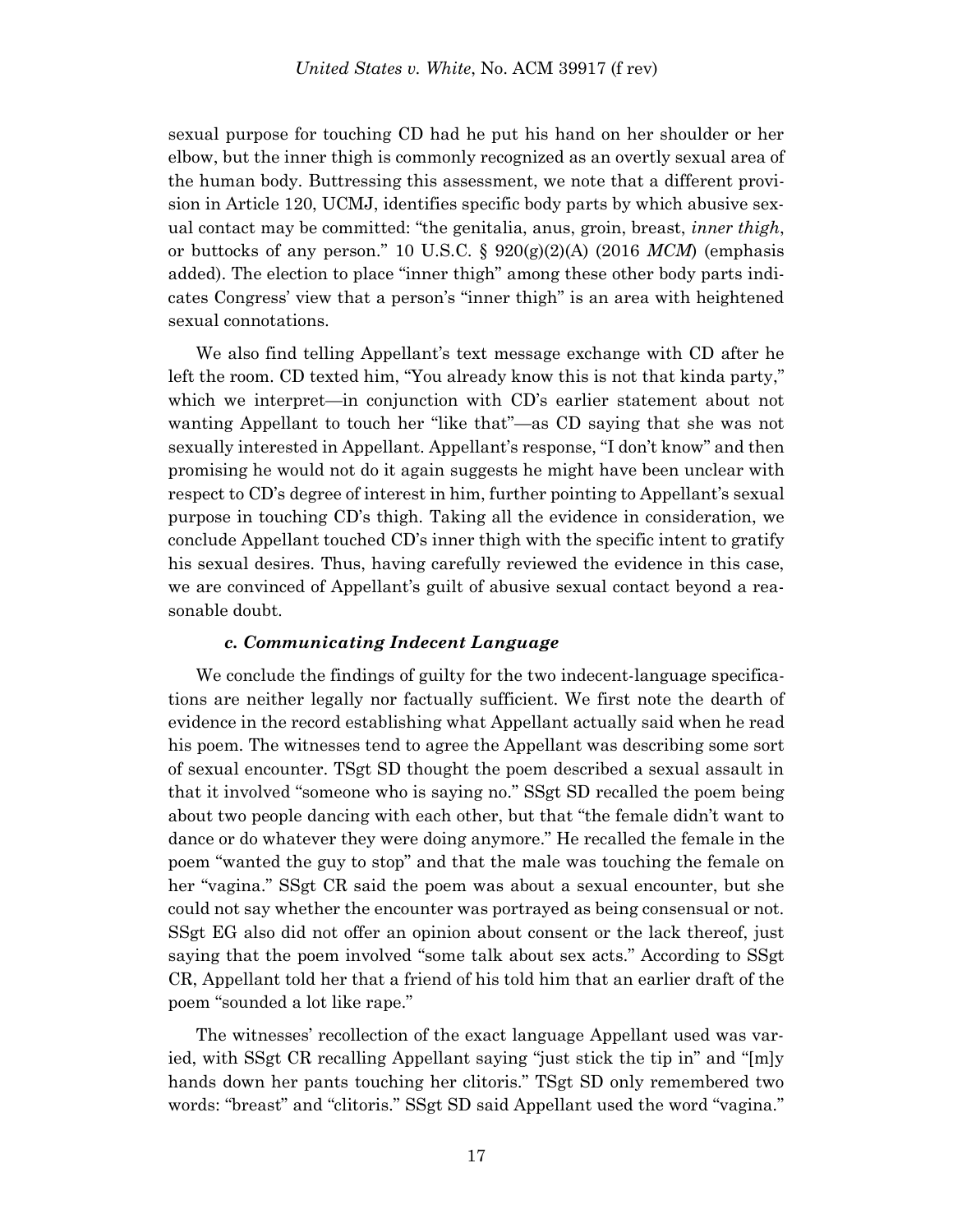Viewing the evidence in the light most favorable to the Prosecution, it appears Appellant described sexual conduct in a somewhat detailed, if not explicit, fashion. Drawing every possible inference in the Government's favor, Appellant's poem could be understood to describe nonconsensual sexual contact. What there is no evidence of, however, is the overall tone or theme or even the point of the poem. That is, there is nothing in the record that indicates whether the conduct described in the poem was presented in a way designed to sexually excite a listener, to describe the behavior in a negative light, or to serve as a metaphorical condemnation of sexual misconduct.

The words themselves fall far short of being "grossly offensive to modesty, decency, or propriety" or that they "shock[ ] the moral sense, because of [their] vulgar, filthy, or disgusting nature," especially insofar as the few words the witnesses recalled are medically correct anatomical terms. The only arguably coarse term that appears in the record is the slang word "clit" as shorthand for "clitoris," but that word was only uttered by trial counsel in a leading question, not by any of the witnesses. Conceptually, any discussion of erogenous parts of the body might tend to incite lustful thought, but there is no indication such was intended or occurred here, nor are we willing to broadly paint any description of sexual conduct among adults as amounting to indecent language under a theory that someone, somewhere might be aroused by it. Instead, the evidence must demonstrate the language runs so afoul of community standards that it is "grossly offensive to modesty, decency, or propriety" or shocking to "the moral sense" because it is "vulgar, filthy, or disgusting" or tends "to incite lustful thought." As our sister court has explained, "Grossly . . . is a word suggestive of language with an extreme meaning or purpose. At its root, the word gross is synonymous with glaring, flagrant, or monstrous. Language with a tendency to incite lustful thought is generally uttered for that very purpose." *United States v. Avery*, ARMY 20140202, 2017 CCA LEXIS 739, at \*23 (A. Ct. Crim. App. 30 Nov. 2017) (unpub. op.) (footnotes and quotation marks omitted), *aff'd*, 79 M.J. 363 (C.A.A.F. 2020). None of the words, whether taken alone or together, approximates these standards.

We have held that even when the language at issue is not *per se* indecent, the context of the utterance may render it indecent. *United States v. Knarr*, 80 M.J. 522, 532 (A.F. Ct. Crim. App. 2020), *rev. denied*, 80 M.J. 348 (C.A.A.F. 2020). In *Knarr*, the "context" was the accused had sent song lyrics strongly suggestive of sexual conduct to a person whom the accused believed was a 14 year-old girl—the same person the accused had previously expressed his sexual desires to and sought nude photographs from. *Id*. Similarly, the United States Court of Appeals for the Armed Forces (CAAF) found an accused's "statement" of "mmmm-mmmm-mmmm" to a female co-worker to be indecent as such was accompanied by him pulling down her shirt and looking at her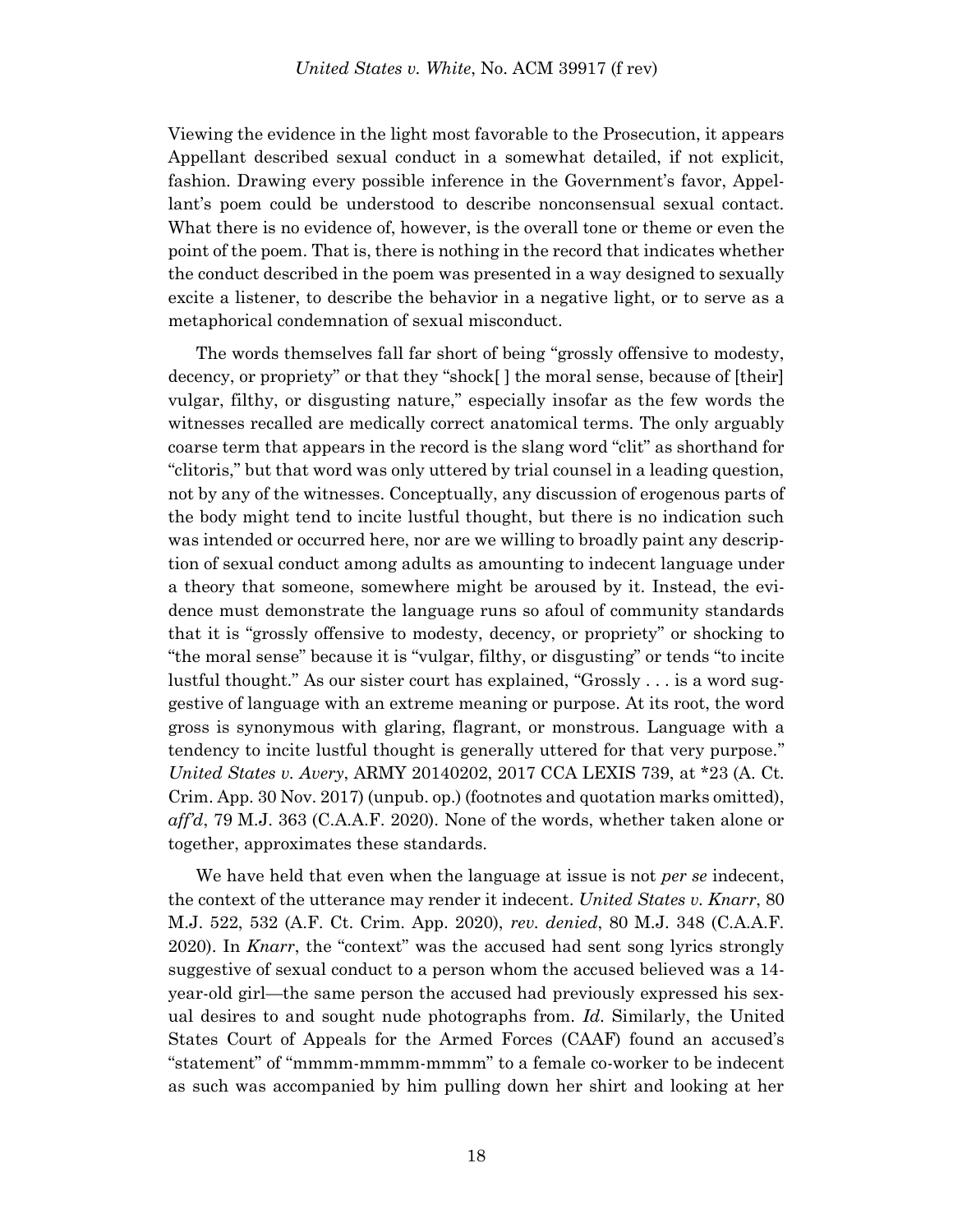breasts after he had previously made sexual overtures to her and shortly afterwards rubbed his pelvic region on her buttocks. *Green*, 68 M.J. at 270. In another case, the CAAF upheld an indecent-language conviction based upon the accused's "innocuous" words asking to get in bed with his 15-year-old stepdaughter—when the accused had already told her that he had been having sexual fantasies about her—because "the language certainly conveys an indecent message." *French*, 31 M.J. at 60.

No such context can be found in Appellant's case. All we know is a friend of Appellant's told him his poem sounded like it described a rape, and Appellant made some unknown modifications to the poem. Appellant began reading it to SSgt CR until she said, "I'm sorry. I did not realize the contents of this poem." It wasn't until the reading in Appellant's workplace that there is any evidence of anyone telling Appellant that the poem was inappropriate for the work environment. We see nothing that would indicate Appellant read his poem with an eye towards inciting lustful thought or in an attempt to advance some inappropriate relationship with any of the listeners. None of the listeners testified Appellant had engaged in any other inappropriate conduct, and Appellant apparently stopped reading the poem on both occasions when the listeners said they did not want to hear more, suggesting Appellant incorrectly assumed he had found interested audiences. TSgt SD agreed that when Appellant approached her after he had been reprimanded, it seemed as if he "didn't know better," but the evidence also indicates Appellant was less than forthright when he claimed he warned SSgt CR about the poem being explicit. Thus, Appellant—at least after having been reprimanded—perceived the potentially concerning nature of the poem. This "context," however, does not render Appellant's speech indecent under the *Manual*'s standard.

SSgt CR said she was "shocked" by the poem, but she also conceded that if a friend of hers—as opposed to Appellant, who was not a friend—read the same poem to her in a different setting, she would not have found the reading worthy of reporting. TSgt SD said she was "surprised and disgusted" and found the poem "grossly offensive" to her, but SSgt SD only said he was "[j]ust a little taken aback." SSgt EG said she found the poem offensive, but she also testified the reading "didn't bother" her. The standard for indecent language is not a subjective one, however. The question is not whether some of the listeners in this case were personally offended, but whether the language violates the standards of the military community at large. While those who listened to Appellant's poem may provide some indication of where the larger military's standards lie, their opinions are not determinative. Even the testimony of these witnesses was inconclusive, as only TSgt SD answered "yes" when trial counsel asked, "Was the poem grossly offensive *to you*?" (Emphasis added). No other witness said the poem was "grossly offensive" to them or otherwise. The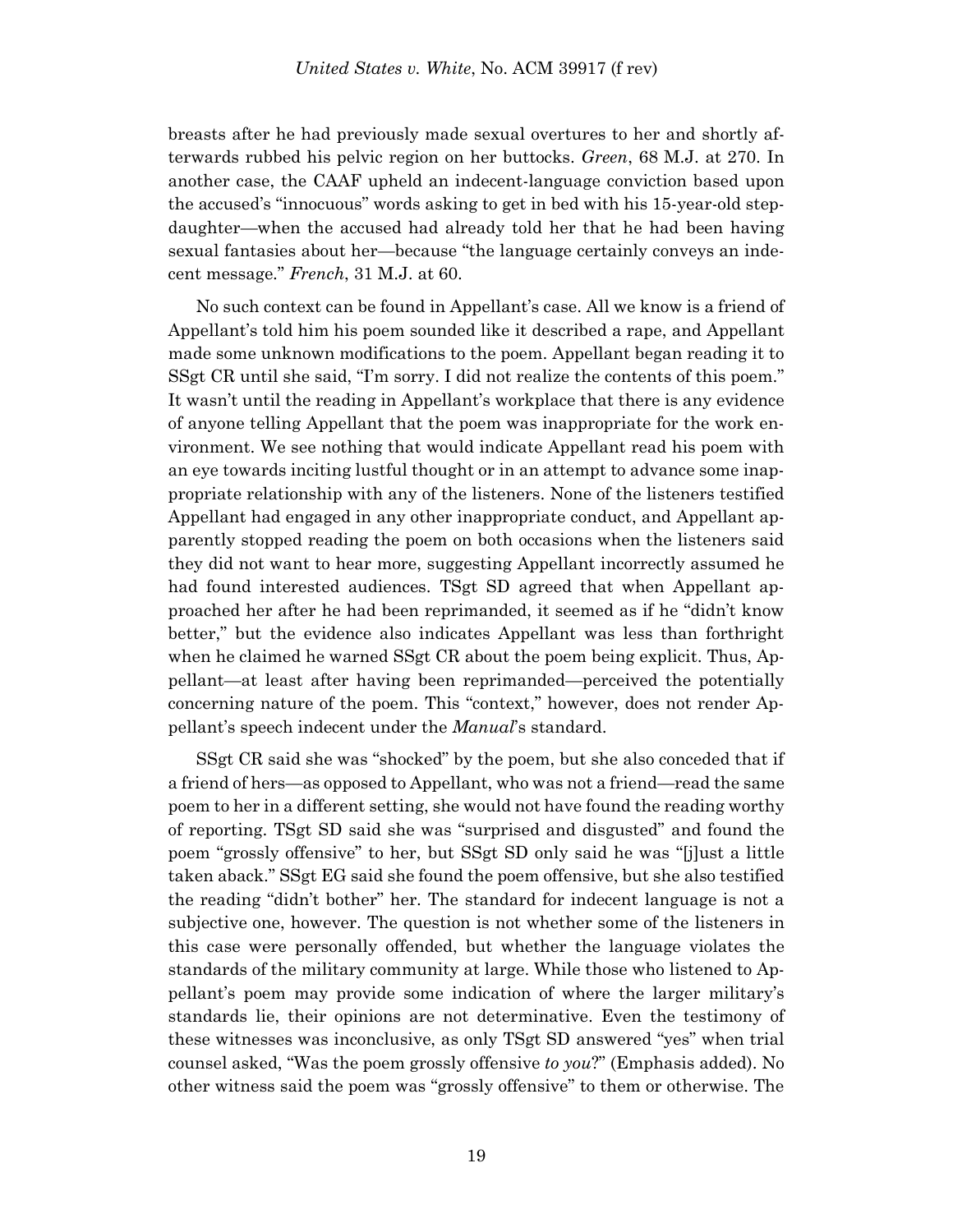witnesses generally coalesced around the idea that reading the poem was inappropriate, but there are a great many things which are inappropriate in the workplace which fall short of indecency.<sup>13</sup>

Beyond the failure of the evidence to establish that Appellant's language was indecent, the record is also inadequate to support a conclusion that Appellant's conduct amounted to "direct and palpable" prejudice to good order and discipline. To the contrary, Appellant's conduct seemingly had virtually no impact on good order and discipline. At the most, SSgt CR reported what had occurred to her supervisory doctor and Appellant's first sergeant and told an Airman in her clinic to keep her door open or have another person present should Appellant return.<sup>14</sup> The listeners in Appellant's workplace returned to work after the episode and apparently did not report the incident at the time, considering Appellant's reprimand only concerned the reading during his medical appointment. TSgt SD said she thought Appellant's reading of the poem "was detrimental to the morale in the unit and good order and discipline," but all she could offer on that point was that she personally did not want to associate with or speak to Appellant "at that point." This concern apparently evaporated shortly thereafter, considering that within just two weeks she was willing to sit down with Appellant and discuss the matter with him in the context of providing him advice on responding to the reprimand he had received.

Although the Government sought to elicit evidence from the listeners about the impact Appellant's reading had on good order and discipline, the witnesses struggled to provide such. TSgt SD said, "speaking in the manner that he did it makes it seem like it's okay to speak like that." SSgt EG said she was not personally bothered, but Appellant's conduct "*could* break[ ]down like trust and stuff like that and being able to work and get the mission done." (Emphasis added). Such amorphous speculation falls well short of proving actual and direct prejudice to good order and discipline. We further note that all of the listeners to Appellant's poetry readings were noncommissioned officers senior to Appellant, somewhat diminishing the likelihood of any prejudice to good order and discipline. By virtue of their grade superiority over Appellant, they had the authority and ready ability to correct Appellant's behavior on the spot.

<sup>&</sup>lt;sup>13</sup> The Air Force Handbook and Air Force Instruction the military judge took judicial notice of are geared towards healthy work environments and would counsel against a wide swath of counterproductive behaviors, indecent or otherwise. They provide little guidance in determining whether Appellant's speech was indecent or not. Even trial counsel reverted to characterizing Appellant's conduct as being unprofessional and disrespectful during the Government's closing argument, as opposed to being indecent.

<sup>&</sup>lt;sup>14</sup> SSgt CR testified that hospital personnel were readily available to assist with such requests.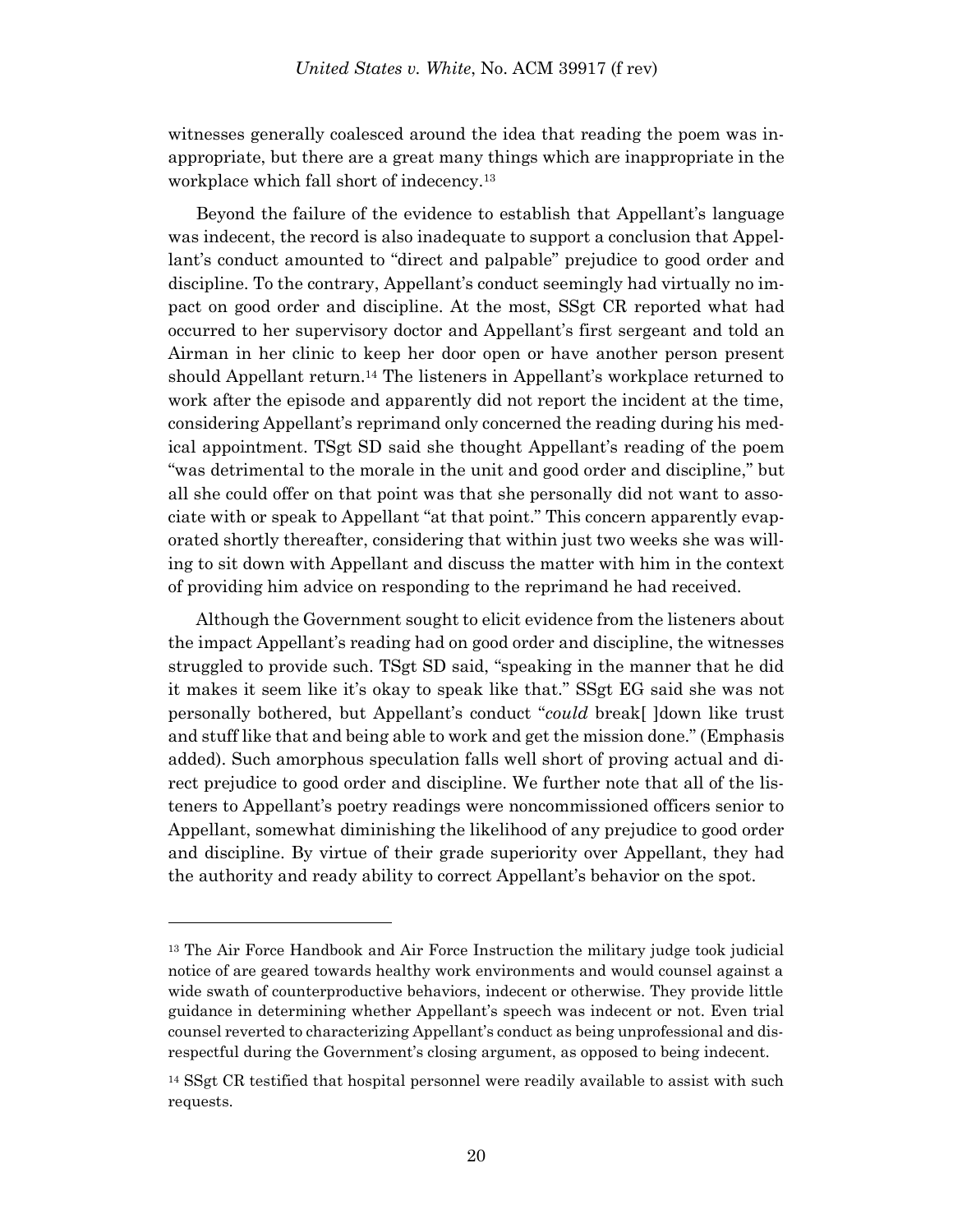As a result, we conclude Appellant's convictions for communicating indecent language are legally and factually insufficient. This conclusion should not be read to endorse Appellant's conduct or to suggest sexually explicit poetry is appropriate for the military workplace. To be sure, conducting an on-duty reading of an erotic passage from Vladimir Nabokov's *Lolita* would be no more appropriate, but there is a gulf between what is inappropriate and what is illegally indecent. In reading his poems, Appellant may have committed other offenses, but under the facts presented here, the Government failed to prove Appellant communicated indecent language under Article 134, UCMJ.

#### **B. Severity and Reassessment of Appellant's Sentence**

Shortly after Appellant's court-martial, trial defense counsel submitted a petition for clemency asking the convening authority to grant Appellant "some leniency in terms of his forfeitures."<sup>15</sup> In his initial assignment of errors, Appellant argued his sentence was inappropriately severe, pointing to his difficult childhood, his otherwise exemplary duty performance, and his view that the conduct underlying his convictions was "relatively minor." Appellant asked us to "modify" his sentence, but did not specifically identify in what way.

Because the convening authority took "no action" on Appellant's sentence, this court remanded Appellant's case and permitted a detailed military judge to take remedial measures, including returning the record to the convening authority to take action. We presume the military judge selected this option, as the convening authority subsequently signed a new Decision on Action memorandum in which she approved Appellant's sentence as adjudged. In doing so, the convening authority permitted Appellant to submit additional matters in clemency. Appellant availed himself of this opportunity and explained to the convening authority that—as a result of his conviction for abusive sexual contact—he is now a registered sex offender in Texas, subject to myriad restrictions and reporting requirements. Appellant asked the convening authority to disapprove his reduction in grade and his confinement, as well as recommend to this court that his punitive discharge be disapproved.

When Appellant's case was returned to us, Appellant supplemented his original assignment of error, arguing the conditions of his sex-offender registration further rendered his sentence inappropriately severe and that we should set aside his bad-conduct discharge as a remedy. We also permitted Appellant to submit additional details about his sex-offender status to this

<sup>&</sup>lt;sup>15</sup> Appellant was not sentenced to forfeit any pay or allowances, but the convening authority retained the power to defer Appellant's automatic forfeitures during his confinement until judgment was entered.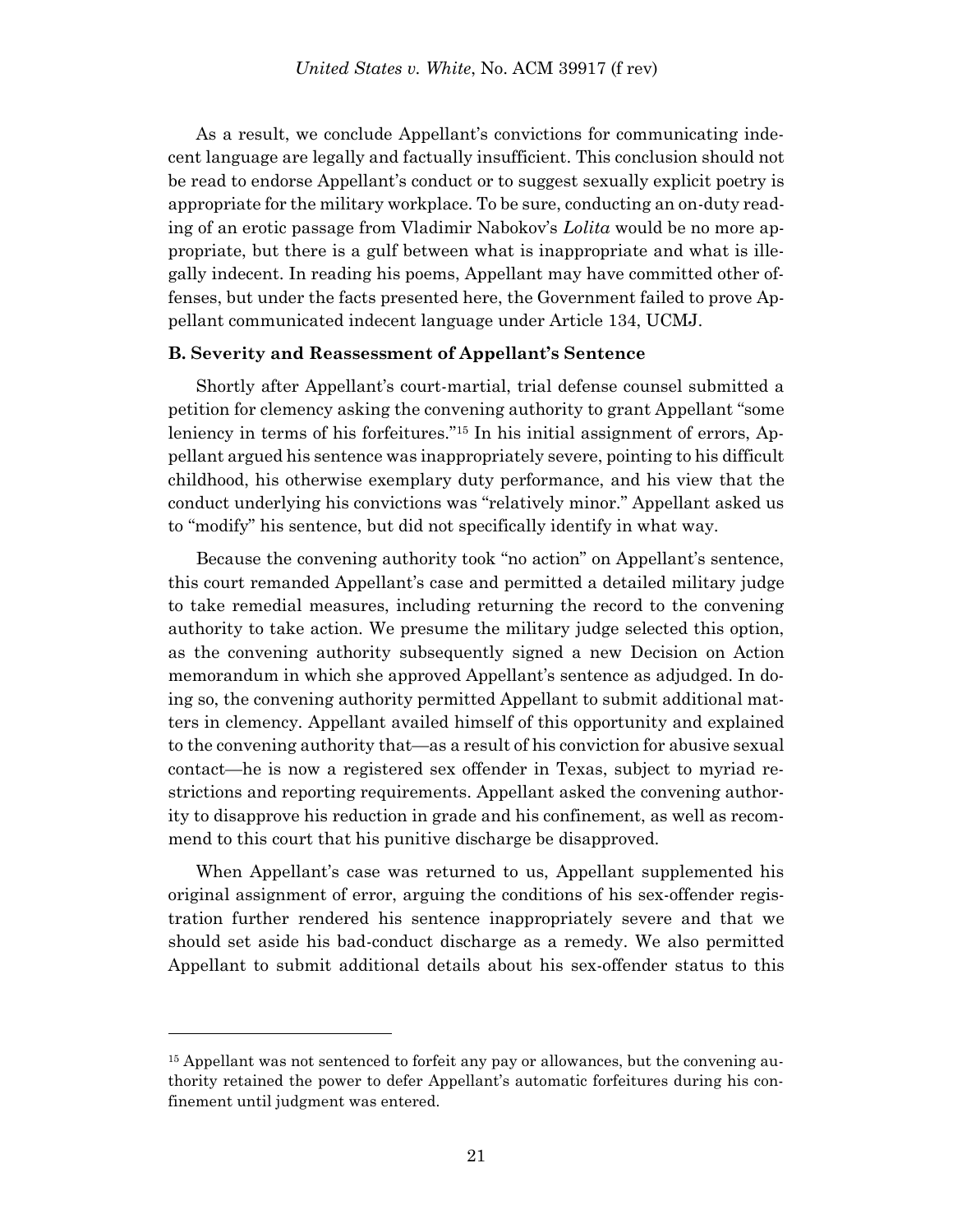court, but we deferred ruling on whether we could consider such post-trial matters. Appellant argued that because his registration conditions were included in his second clemency submission, they are part of the record and may be supplemented with post-trial information pursuant to *United States v. Jessie*, 79 M.J. 437, 445 (C.A.A.F. 2020).

The Government responds to this argument by saying the convening authority was never given permission on remand to seek input from Appellant, so Appellant's second clemency submission is "void." Building on this premise, the Government argues there is nothing in the record about Appellant's requirement to register as a sex offender, so *Jessie* prohibits our consideration of post-trial information on that point. The Government further contends that Appellant's registration requirement is a "collateral consequence" which should not factor into our Article 66, UCMJ, analysis.<sup>16</sup>

We review issues of sentence appropriateness de novo. *See United States v. Lane*, 64 M.J. 1, 2 (C.A.A.F. 2006) (citing *United States v. Cole*, 31 M.J. 270, 272 (C.M.A. 1990)). Our authority to review a case for sentence appropriateness "reflects the unique history and attributes of the military justice system, [and] includes but is not limited to, considerations of uniformity and evenhandedness of sentencing decisions." *United States v. Sothen*, 54 M.J. 294, 296 (C.A.A.F. 2001) (citations omitted). We may affirm only as much of the sentence as we find correct in law and fact and determine should be approved on the basis of the entire record. Article  $66(d)(1)$ , UCMJ. "We assess sentence appropriateness by considering the particular appellant, the nature and seriousness of the offense, the appellant's record of service, and all matters contained in the record of trial." *United States v. Anderson*, 67 M.J. 703, 705 (A.F. Ct. Crim. App. 2009) (citations omitted). Although we have great discretion to determine whether a sentence is appropriate, we have no power to grant mercy. *United States v. Nerad*, 69 M.J. 138, 146 (C.A.A.F. 2010) (citation omitted).

Our review under Article  $66(d)(1)$ , UCMJ, is generally confined to matters found in the record of trial. *Jessie*, 79 M.J. at 444. We conclude that when a

<sup>16</sup> The Government asks us to "clarify" a footnote in *United States v. Parker* in which this court wrote: "We do not specifically hold that the consequences of sex offender registration are a matter this court must consider in its sentence appropriateness determination. We merely elected to give this matter appropriate weight in this case, recognizing both our broad and highly discretionary authority under Article 66(c), UCMJ, . . . to review sentences and the nature of sex offender registration as a collateral consequence." 73 M.J. 914, 920 n.6 (A.F. Ct. Crim. App. 2014). The appellant in *Parker* received no relief from his sentence.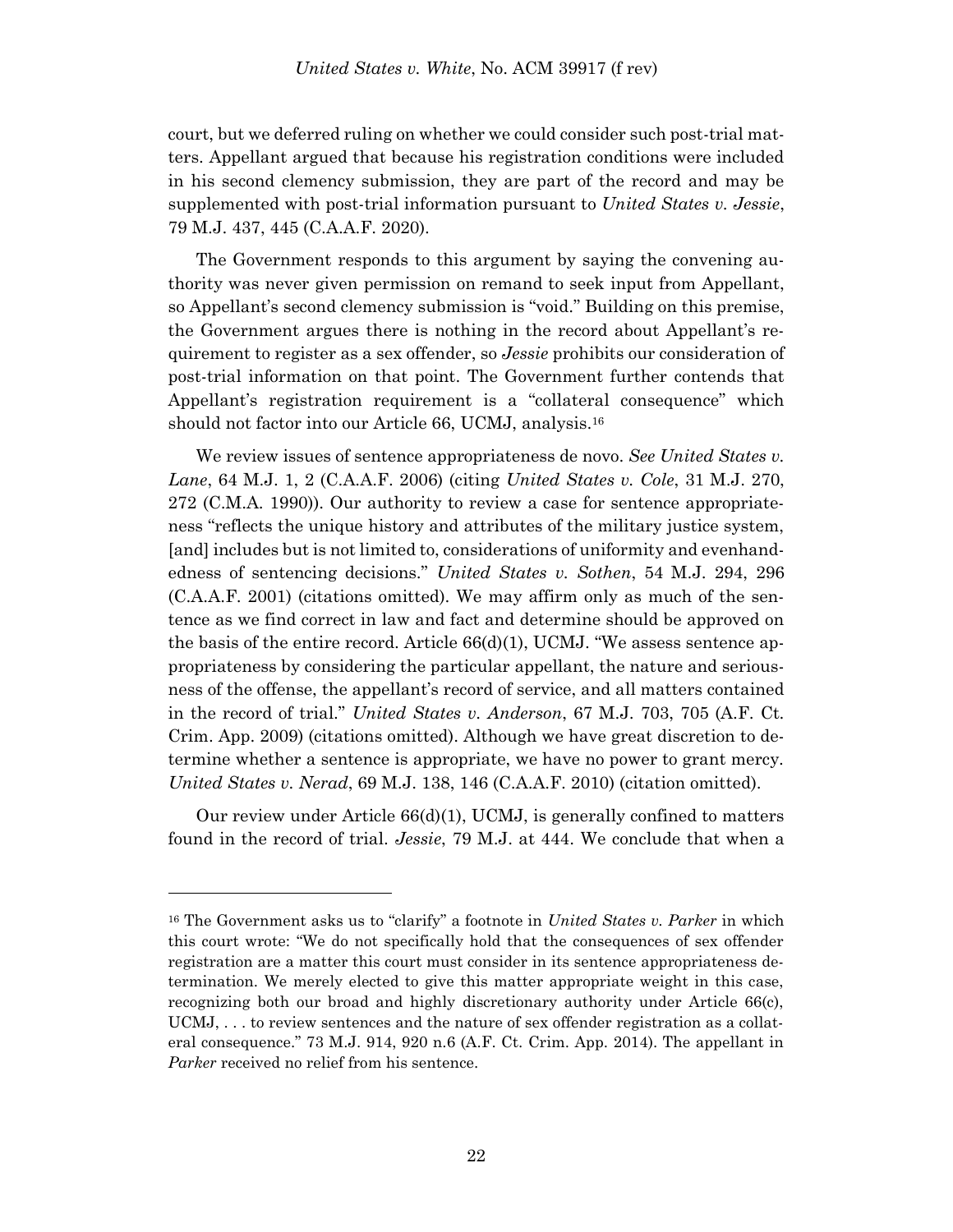convening authority offers an appellant a second opportunity to submit matters in clemency in deciding whether to take action on a case, such matters are considered to be attached to the record. <sup>17</sup> While the convening authority was not obligated to give Appellant this second opportunity, the fact of the matter is that she did, and we will not penalize Appellant by disregarding his second clemency submission, as the Government would have us do. Based upon the unique facts presented here, we will assume, without deciding, that the matters submitted by Appellant on appeal pertain to an issue raised in the record, but not fully resolvable by the record alone, insofar as they provide additional detail about Appellant's registration requirements.<sup>18</sup> *See id*. at 445.

The question we must answer is whether we are permitted to consider Appellant's requirement to register as a sex offender and the consequences he must suffer as a result. We conclude that when evidence of an appellant's sexoffender registration is included in the record, we may consider it. Article  $66(d)(1)$ , UCMJ, charges us with making our determinations regarding findings and sentences "on the basis of the entire record," and nothing in the UCMJ indicates any particular matters are "off limits." To the contrary, *not* considering matters in the record would likely run afoul of Appellant's "substantial right" to a complete Article 66, UCMJ, review. *See United States v. Chin*, 75 M.J. 220, 222 (C.A.A.F. 2016) (stating that in conducting this review, the Courts of Criminal Appeals "may not rely on only selected portions of a record"). The sole prerequisite to our consideration of matters related to a case is that they appear in the record, and clemency matters filed by the accused are attached to the record pursuant to R.C.M. 1112(f)(3).

Although we consider the fact—based upon matters in the record—that Appellant is a registered sex offender in Texas with various attendant restrictions and requirements, we attribute little weight to that fact. This is due, in part, to sex-offender registration processes being creatures of federal and state legislatures and regulatory agencies, wholly outside the purview of the military justice system, if not the entire Department of Defense. We are well aware of the competing views in the debate over whether registration conditions amount to punishment or not. *See, e.g.*, *United States v. Price*, 777 F.3d 700, 704 (4th

<sup>&</sup>lt;sup>17</sup> We recognize the plain language of R.C.M.  $1106(d)(4)$  prohibits the convening authority from granting an extension for the submission of clemency matters by more than 20 days, but we see nothing in the rule prohibiting a convening authority from considering matters received outside of that timeframe. We further note the record is not otherwise entirely silent as regarding Appellant's sex-offender status, as the entry of judgment also reflects sexual-offender notification indexing is required.

<sup>&</sup>lt;sup>18</sup> The additional matters include documentary confirmation that Appellant is, in fact, a registered sex offender in Texas, and a short declaration from Appellant describing some of the attendant restrictions and reporting requirements.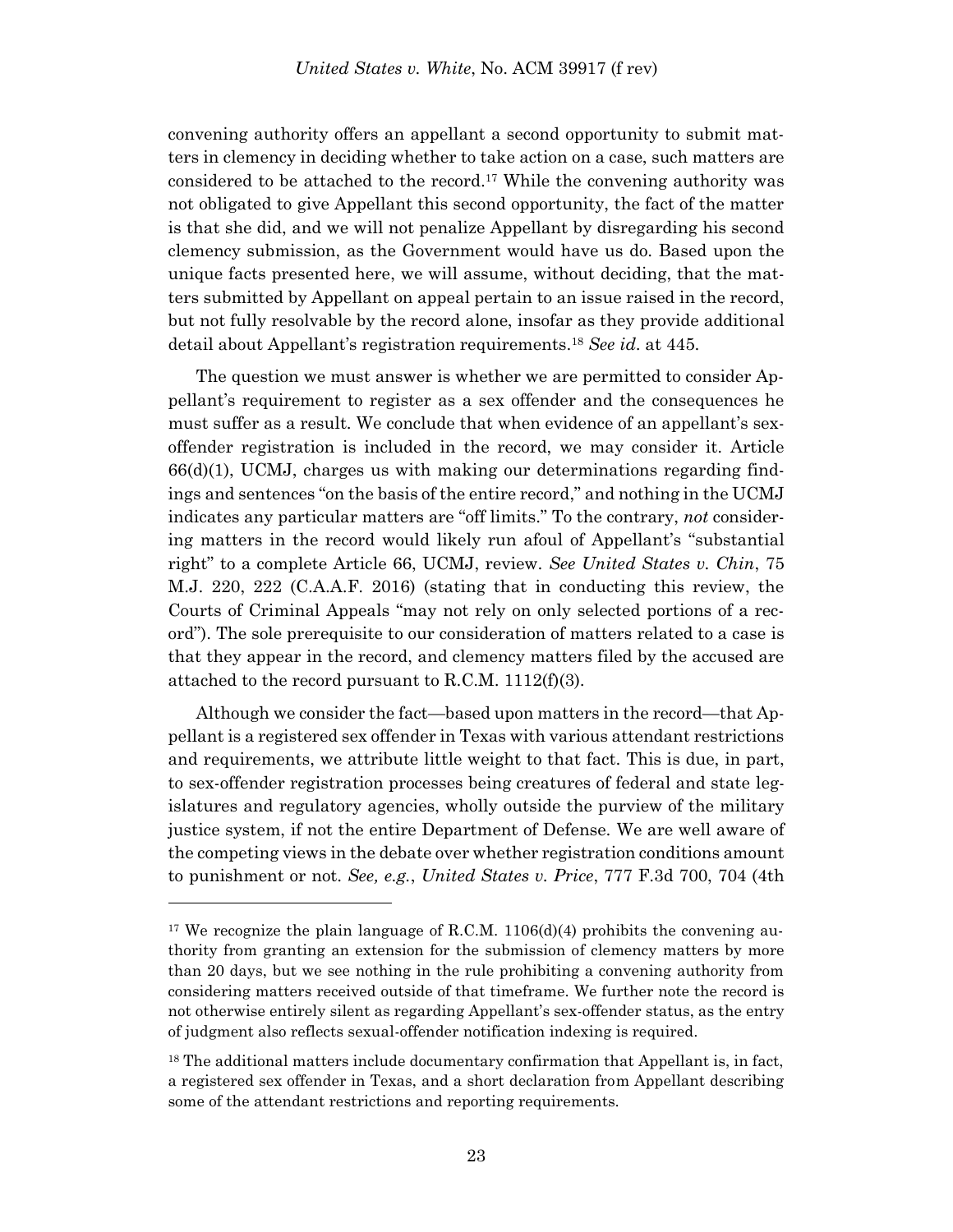Cir. 2015) (describing the federal Sex Offender Registration and Notification Act as "a non-punitive, civil regulatory scheme, both in purpose and effect"); *United States v. Talkington*, 73 M.J. 212, 218 (C.A.A.F. 2014) (Baker, C.J., concurring) (concluding sex offender registration "may be the most significantly stigmatizing and longest lasting effect arising from the fact of conviction"). But the inescapable fact of the matter is that registration and all that flows from it is the product of a conviction, similar to impacts on voting rights and firearm ownership, and has very little to do with the actual adjudged sentence. As the CAAF has held, "[s]ex offender registration operates independently of the sentence adjudged and remains a collateral consequence." *Talkington*, 73 M.J. at 216–17. We recognize that post-trial events may warrant sentence relief when a legal deficiency or error exacerbates an otherwise appropriate sentence. *United States v. Gay*, 75 M.J. 264, 269 (C.A.A.F. 2016). Yet, Appellant identifies no such deficiency or error in his case—instead, he takes issue with the fact Texas authorities are enforcing existing law and regulations. To the extent Appellant argues the registration requirements are onerous or unjust, a more effective avenue for recourse runs through his elected representatives and courts with jurisdiction over those requirements. For our purposes, we give Appellant's sex-offender registration its appropriate weight in conducting our Article 66, UCMJ, review, as we did in *Parker*.

Because we are setting aside Appellant's convictions for two specifications, we must determine whether we should remand his case for a new hearing on sentence or exercise our "broad discretion" and reassess the sentence ourselves. *United States v. Winckelmann*, 73 M.J. 11, 13 (C.A.A.F. 2013). If we determine to our satisfaction "'that, absent any error, the sentence adjudged would have been of at least a certain severity, then a sentence of that severity or less will be free of prejudicial effects of error . . . .'" *Id*. at 15 (alteration in original) (quoting *United States v. Sales*, 22 M.J. 305, 308 (C.M.A. 1986). In making this determination, we consider whether: (1) there were dramatic changes in the penalty landscape; (2) Appellant was sentenced by members or a military judge; (3) the remaining charge encompasses the originally charged conduct; and (4) we are familiar with the remaining offense such that we can reasonably determine what sentence would have been imposed at trial. *Id*. at 15–16. Here, Appellant was sentenced by a military judge, and the remaining offense of abusive sexual contact was entirely divorced from the alleged communication of indecent language. The first offense carried a maximum sentence of seven years of confinement and a dishonorable discharge, while the latter carried a maximum of six months and a bad-conduct discharge for each specification. Thus, there is a moderate, not dramatic, change in the penalty landscape. Appellant's sentence, however, is effectively capped at the sentence he was originally adjudged: four months of confinement, reduction in grade, a reprimand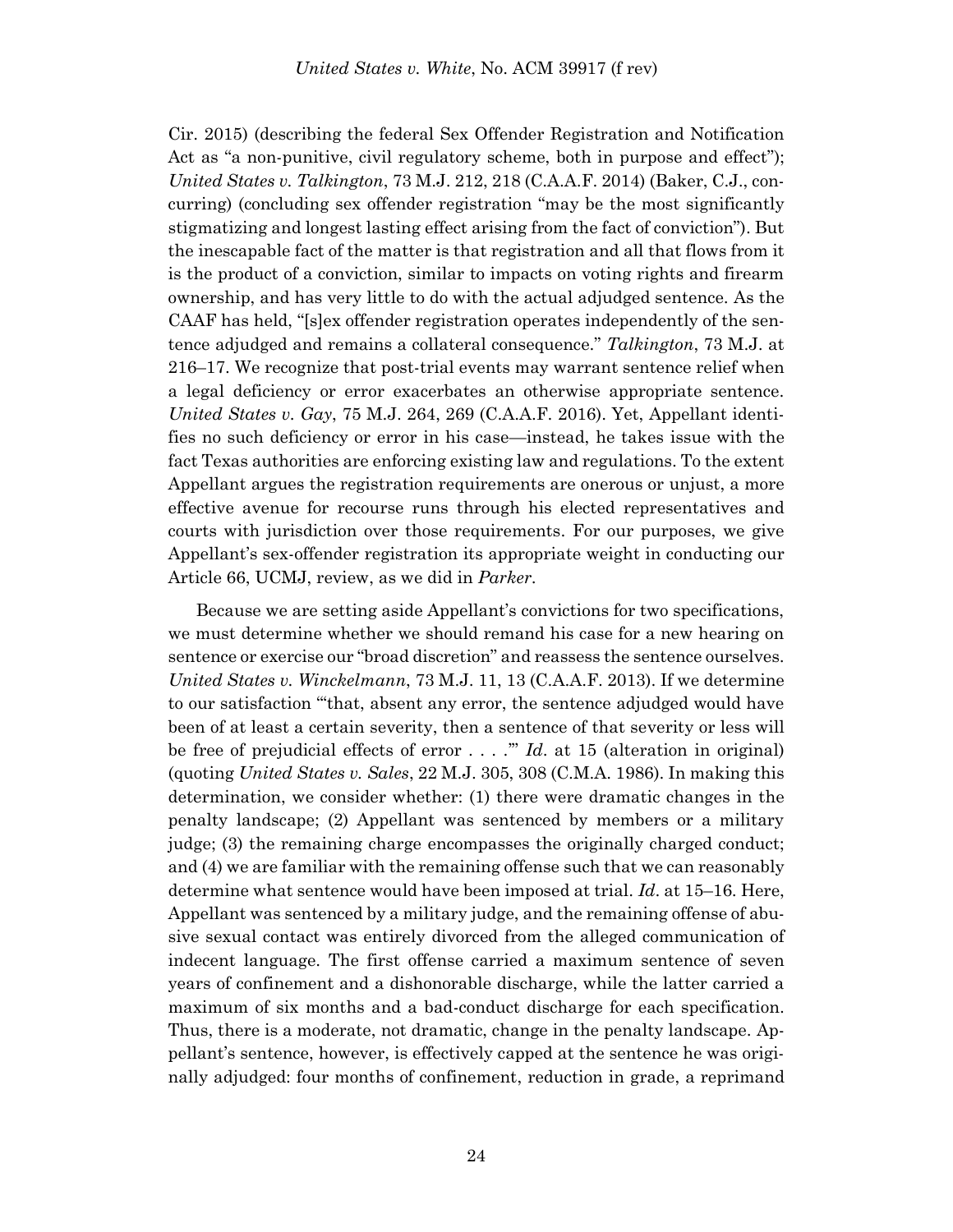and a bad-conduct discharge. *See* R.C.M. 810(d)(1). Finally, we are very familiar with the remaining offense, and we may reliably determine the sentence which would have been imposed for that offense alone. We determine Appellant's sentence for just the abusive sexual contact specification would have been no less than a bad-conduct discharge, confinement for three months, and reduction to the grade of E-1.

#### **III. CONCLUSION**

The findings of guilty as to communication of indecent language in Specifications 1 and 2 of Charge II and Charge II are **SET ASIDE** and **DISMISSED WITH PREJUDICE**. The remaining findings of guilty as to Specification 3 of Charge I and Charge I are correct in law and fact and **AFFIRMED**. We reassess the sentence to a bad-conduct discharge, confinement for three months, and reduction to the grade of E-1. The findings of guilty, as modified, and the sentence, as reassessed, are correct in law and fact, and no additional error materially prejudicial to the substantial rights of Appellant occurred. Articles 59(a) and 66(d), UCMJ, 10 U.S.C. §§ 859(a), 866(d).

#### JOHNSON, Chief Judge (dissenting in part and in the result):

Because I believe the evidence is both legally and factually sufficient to sustain Appellant's convictions for communicating indecent language in violation of Article 134, Uniform Code of Military Justice (UCMJ), 10 U.S.C. § 934, as alleged in Specifications 1 and 2 of Charge II, I respectfully dissent.

"The test for legal sufficiency is whether, after viewing the evidence in the light most favorable to the prosecution, any rational trier of fact could have found the essential elements of the crime beyond a reasonable doubt." *United States v. Robinson*, 77 M.J. 294, 297–98 (C.A.A.F. 2018) (internal quotation marks and citation omitted). The military judge who received the evidence at trial found the Government proved Appellant's guilt beyond a reasonable doubt. However, the majority finds the evidence fails to meet the "very low threshold to sustain a conviction" as legally sufficient. *United States v. King*, 78 M.J. 218, 221 (C.A.A.F. 2019) (citation omitted). I disagree and conclude a rational factfinder could conclude the Government proved the elements beyond a reasonable doubt.

In order for Appellant to be found guilty of these offenses, the Government was required to prove: (1) Appellant communicated certain language, charged as "sexually explicit poetry;" (2) the language was indecent; and (3) under the circumstances, Appellant's conduct was to the prejudice of good order and discipline in the armed forces. *See Manual for Courts-Martial, United States* (2016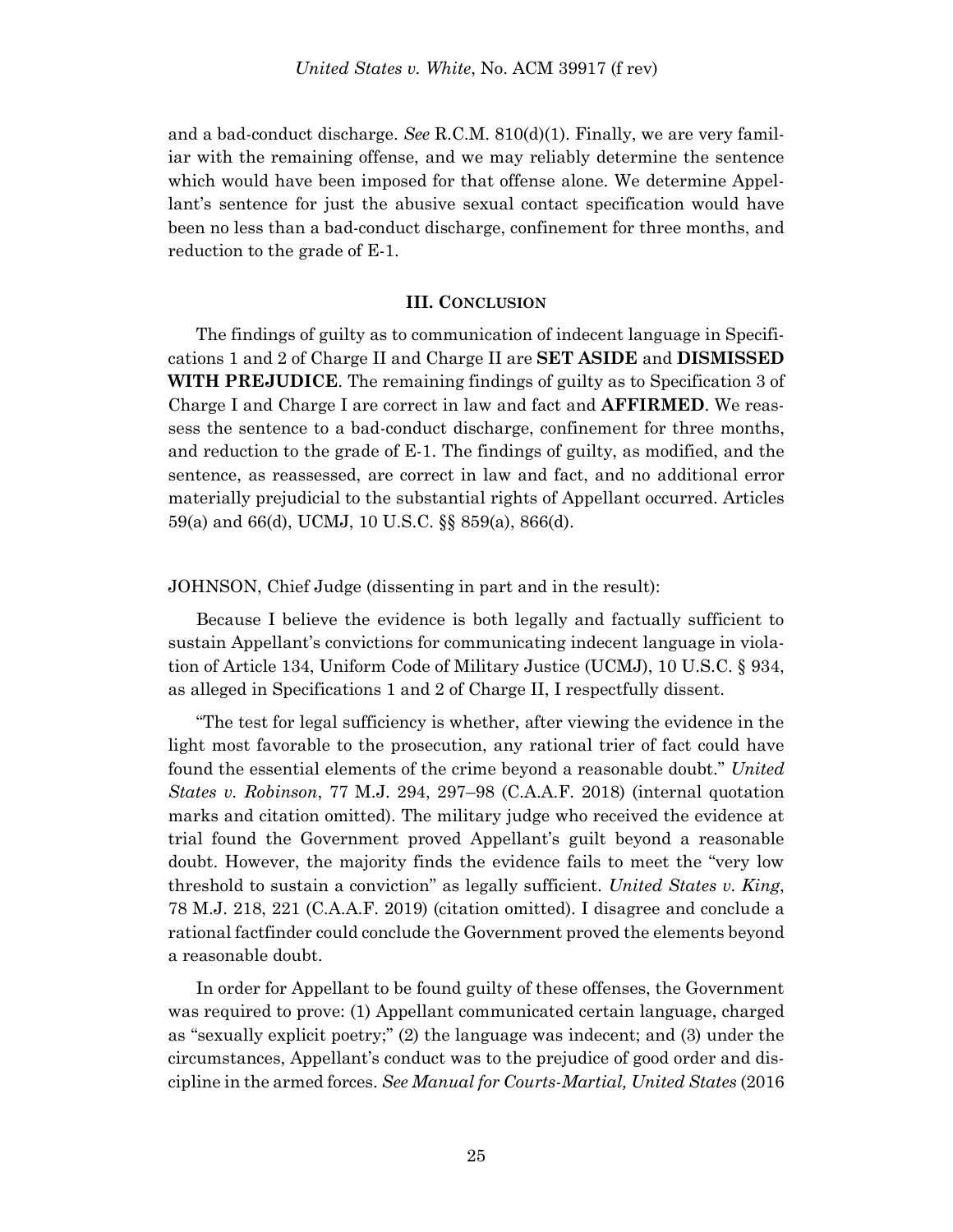ed.) (2016 *MCM*), pt. IV, ¶ 89.b. "The language must violate community standards." 2016 *MCM*, pt. IV, ¶ 89.c.; *see also United States v. Green*, 68 M.J. 266, 269 (C.A.A.F. 2010) (explaining the requirement that the language violate community standards is not a separate element of the offense). Language is "indecent" if it is "grossly offensive to modesty, decency, or propriety, or shocks the moral sense, because of its vulgar, filthy, or disgusting nature, or its tendency to incite lustful thought." 2016 *MCM*, pt. IV, ¶ 89.c. Of course, under this definition, the communicated language need not have *all* of the aforementioned qualities in order to qualify as "indecent." *Cf. United States v. Negron*, 60 M.J. 136, 144 (C.A.A.F. 2004) ("[P]aragraph 89.c presents two different definitions to measure speech that may be a crime, dependent on the context in which it is spoken."). Put another way, language that is "grossly offensive" to "propriety" due to its "vulgar . . . nature" meets the definition of indecent under the UCMJ, provided that the language also violates the standards of the military community. 2016 *MCM*, pt. IV, ¶ 89.b, c; *see United States v. Hullet*, 40 M.J. 189, 191 (C.M.A. 1994).

The *Manual for Courts-Martial* does not include a definition of "vulgar," and there appears to be little specific discussion of the term in military case law. However, in the absence of a specific statutory definition, military judges are able to give words their ordinary meaning. *See United States v. Andrews*, 77 M.J. 393, 400 (C.A.A.F. 2018) ("[Q]uestions of statutory interpretation should 'begin and end . . . with [statutory] text, giving each word its ordinary, contemporary, and common meaning.'") (second and third alterations in original) (quoting *Star Athletica, L.L.C. v. Varsity Brands, Inc.*, 137 S. Ct. 1002, 1010 (2017)). Relevant ordinary definitions of "vulgar" include "[l]acking of cultivation or refinement,"<sup>1</sup> and "morally crude" or "offensive in language."<sup>2</sup>

The indecency of a communication depends on "the context in which it is made." *Green*, 68 M.J. at 270 (citation omitted). "[T]he context of a communication is critical to any determination of indecency. [ ] Words that are innocent or appropriate in one context may take on an indecent meaning in another." *United States v. Knarr*, 80 M.J. 522, 532 (A.F. Ct. Crim. App. 2020), *rev. denied*, 80 M.J. 348 (C.A.A.F. 2020).

I acknowledge the Government was not able to introduce the exact text of the sexually explicit poem Appellant read to several noncommissioned officers (NCOs) in their workplaces in August 2018, and that the four witnesses who testified about Appellant's indecent language had imperfect memories of the

<sup>1</sup> BLACK'S LAW DICTIONARY, *vulgar*, (6th ed. 1990).

<sup>2</sup> MERRIAM-WEBSTER, *vulgar*, https://www.merriam-webster.com/dictionary (last visited 23 May 2022).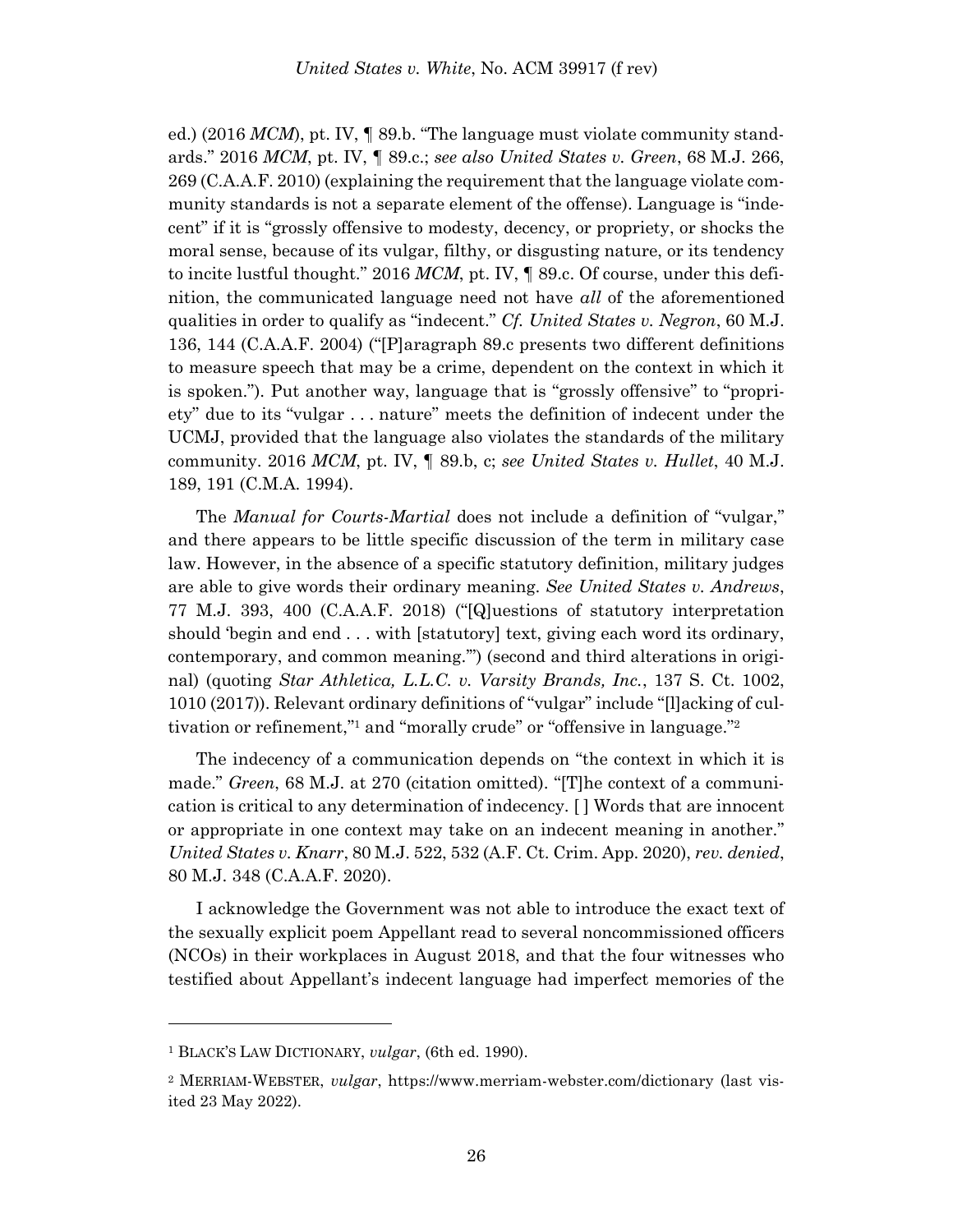incidents. However, I find the witnesses' testimony to be generally credible and, importantly, not significantly inconsistent. Taken together, the testimony of Staff Sergeant (SSgt) CR, Technical Sergeant (TSgt) SD, SSgt EG, and SSgt SD demonstrates Appellant's poem described the perspective of someone pursuing unwanted sexual activity with an unwilling female, including references to touching her breasts and genitalia, and including specific phrases to the effect of "rubbing her clit" and "just stick the tip in."<sup>3</sup>

I believe a rational factfinder could conclude the communication of this language, *under the circumstances*, was grossly offensive to propriety due to its vulgar nature and violated community standards, and was therefore indecent. In addition, a rational factfinder could further conclude the communication was prejudicial to the maintenance of good order and discipline.

Appellant read his sexually explicit poem, or a significant portion of it, on two occasions on or about 2 August 2018. First, Appellant read the poem to SSgt CR, a female NCO who was not a close friend and who was meeting him in an on-duty, official capacity for a medical appointment. SSgt CR testified the poem made her feel "shocked" and "uncomfortable." She interrupted Appellant to stop him. She believed Appellant's conduct needed to be reported and addressed. Among others, SSgt CR informed her own officer-in-charge (OIC) of the incident, as well as Appellant's acting first sergeant. In addition, SSgt CR warned a female Airman who worked in her section that if Appellant came in, the female co-worker should have a second person present or leave the door to the room open. As a result of SSgt CR's report, Appellant received a letter of reprimand on 17 August 2018.

Second, Appellant read the poem to a group of four other  $NCOs<sup>4</sup>$  with whom he worked but who were not close friends, on duty in a common work area accessible to customers. TSgt SD testified Appellant's words "surprised" and "disgusted" her, and were "grossly offensive." TSgt SD exchanged a look with a customer—another NCO in uniform—who heard Appellant as they were passing by, and who had a visible negative reaction to Appellant's words. TSgt SD opined that Appellant's conduct was prejudicial to good order and discipline and made TSgt SD not want to "associate" or speak with Appellant, despite the fact that they were required to work together. SSgt EG testified Appellant's

<sup>3</sup> I recognize only SSgt CR recalled the latter phrase, and it is possible Appellant did not get that far when he recited the poem to the other group of NCOs before they interrupted him. Whether or not Appellant read both phrases or only the first to the group of NCOs does not alter my conclusion that both Specifications 1 and 2 of Charge II are legally and factually sufficient.

<sup>4</sup> Three of the four NCOs testified at Appellant's trial.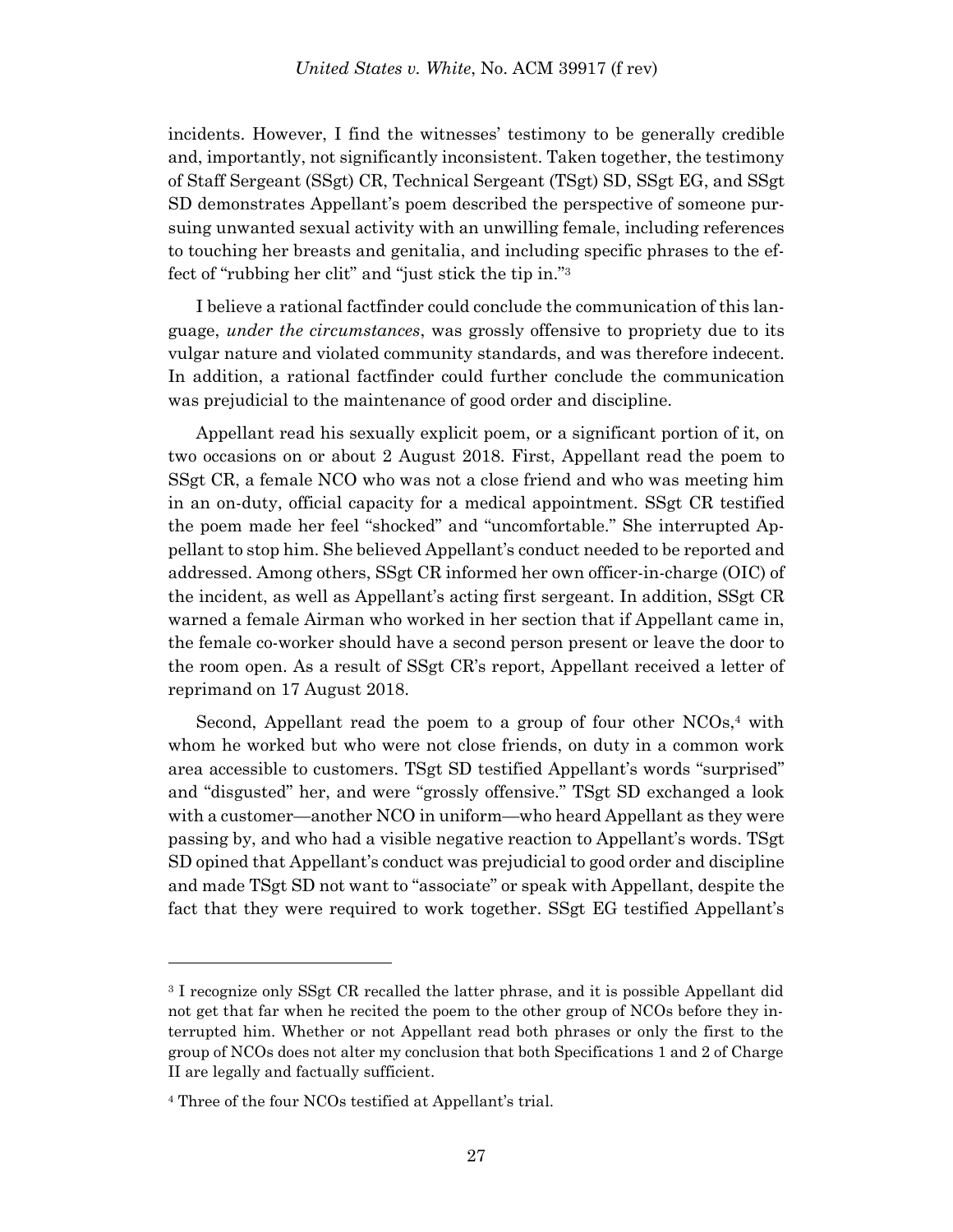sexually explicit words "shocked" and "bothered" her and made her "uncomfortable;" she told Appellant his language was "not appropriate" and walked away from him. SSgt SD testified that the poem described the speaker touching a woman's genitalia although she wanted him to stop; he testified he was "taken aback," and the other NCOs present told Appellant to stop. SSgt SD testified Appellant's first sergeant asked him to write a memorandum about the incident, in which SSgt SD described the poem as a description of a man forcing himself on a woman. All three witnesses generally agreed the sexual language was not the type of language used in their workplace.

I conclude a rational factfinder could find Appellant's recitation of a sexually explicit poem describing unwanted sexual contact from the perspective of the perpetrator was, under the circumstances, including the time, place, and audience, and the listeners' reactions, grossly offensive to propriety due to its vulgar nature and violated the standards of the military community, and was therefore indecent. Moreover, I conclude a rational factfinder could find Appellant's actions—which *inter alia* led SSgt CR to report him to her OIC and to Appellant's first sergeant, made SSgt CR specifically warn a female Airman about Appellant, caused TSgt SD not to want to associate or speak with Appellant, and resulted in Appellant's first sergeant investigating the matter and obtaining statements and Appellant receiving a letter of reprimand—were to some extent prejudicial to good order and discipline.

The majority states that SSgt CR "conceded" that if a friend of hers had read the same poem to her in a different setting, she would not have found it worthy of reporting. With due respect to my colleagues, I fear this summary does not adequately capture SSgt CR's testimony. Accordingly, I have set out the relevant portion of her exchange with trial defense counsel below:

Q [Trial Defense Counsel]. We wouldn't be here if he was your friend?

A [SSgt CR]. That's not an accurate statement.

Q. We wouldn't be here, ma'am, if he was your friend; yes or no?

A. Yes.

Q. Because you never would have reported it?

A. We would be here.

. . . .

Q. Ma'am, to circle back, it's your testimony that we would not be here if [Appellant] was your friend?

A. That is not what I said.

. . . .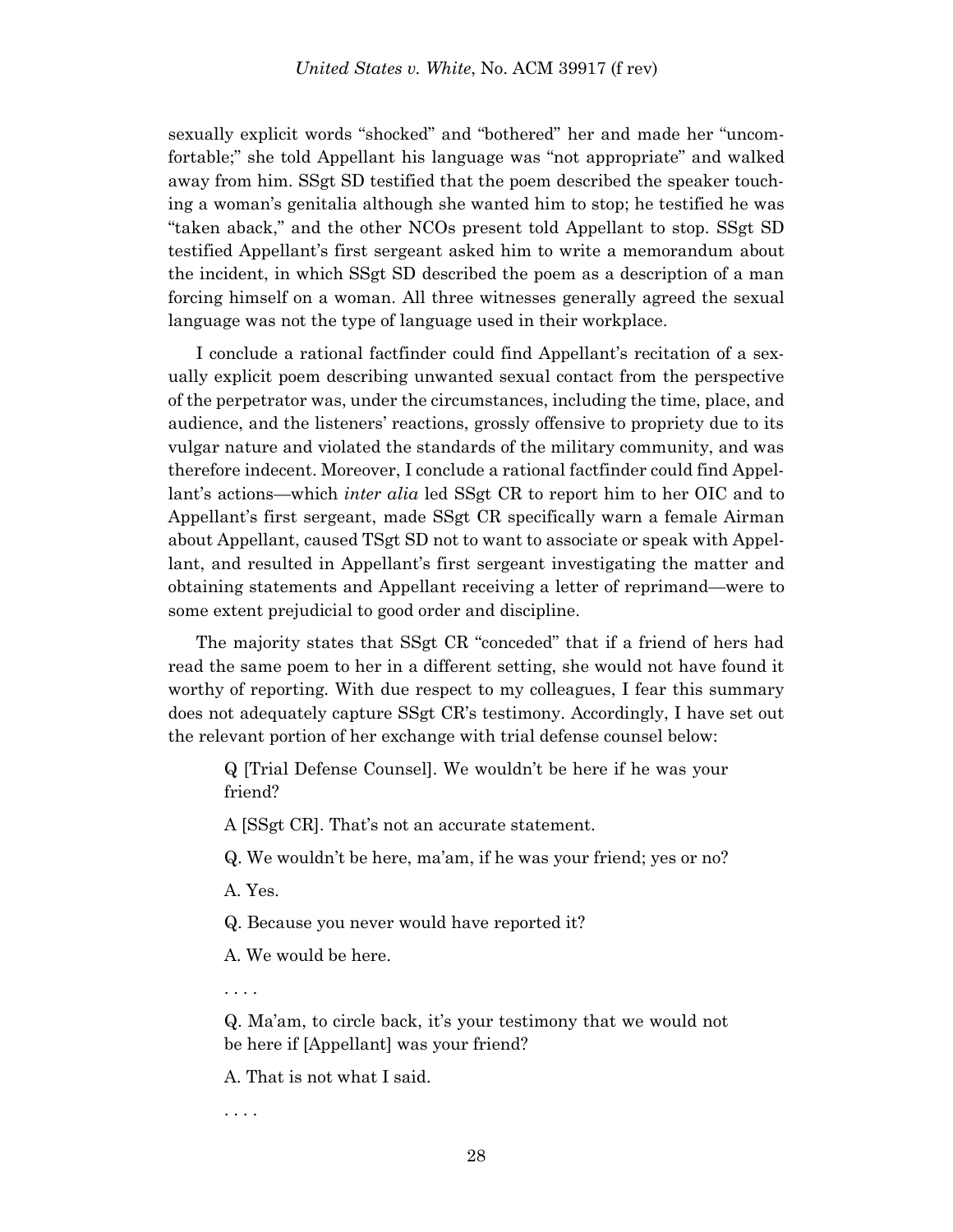#### *United States v. White*, No. ACM 39917 (f rev)

Q. And [the defense team] asked you [during a pretrial interview] if [Appellant] was your friend if we would be here.

A. Y'all asked me had the environment been different, had we not been in a professional environment, had we been off base, been friends for a long time that --

Q. Ma'am, that's not my question.

[Military Judge]: Just stand by. Counsel, don't interrupt the witness when they're talking, so ma'am, please continue.

A. Y'all had asked me if we had been friends, been acquainted, been friends hanging out outside of work; been that kind of friends; had he asked me in that environment, nonprofessional environment, to read a poem to me and he had read this to me that is when I said all of those things, those possibilities that were not true whatsoever, then "no" I probably would not have reported because it would take the professional environment - the fact that we were not acquainted, we were not friends, we were not anywhere near knowing each other whatsoever, then I would not have felt the need to report it. However, if you take all of those things into account; we didn't know each other, we were not friends, he doesn't know me, I don't know him, we've met a total of maybe 15 minutes very cordially, and I was at work, I was at [sic] uniform, we were in a professional environment, not just physically but the whole situation taken into account, that's what makes it inappropriate. Had we been close friends, hanging out outside of work and he asked me for some advice as a friend and we had known each other that well, then on that level then I don't think that we would be sitting here today. However, that is not the situation that it was.

As we have said before, the context of a communication is critical to the determination of indecency. *Knarr*, 80 M.J. at 532. Sexually explicit terms and descriptions of sexual acts may be appropriate in some contexts, just as otherwise benign language may be indecent in other particular circumstances. SSgt CR essentially testified that if Appellant's communication was stripped of all of the context that made it grossly offensive to propriety under the circumstances in which it was actually made, then she "probably" would not have reported it. But that concession is practically irrelevant.

The majority asserts they are not willing to "broadly paint any discussion of sexual conduct among adults as indecent language under a theory that someone, somewhere might be aroused by it." Neither am I. However, the definition of indecency does not require the language to be actually or potentially sexually